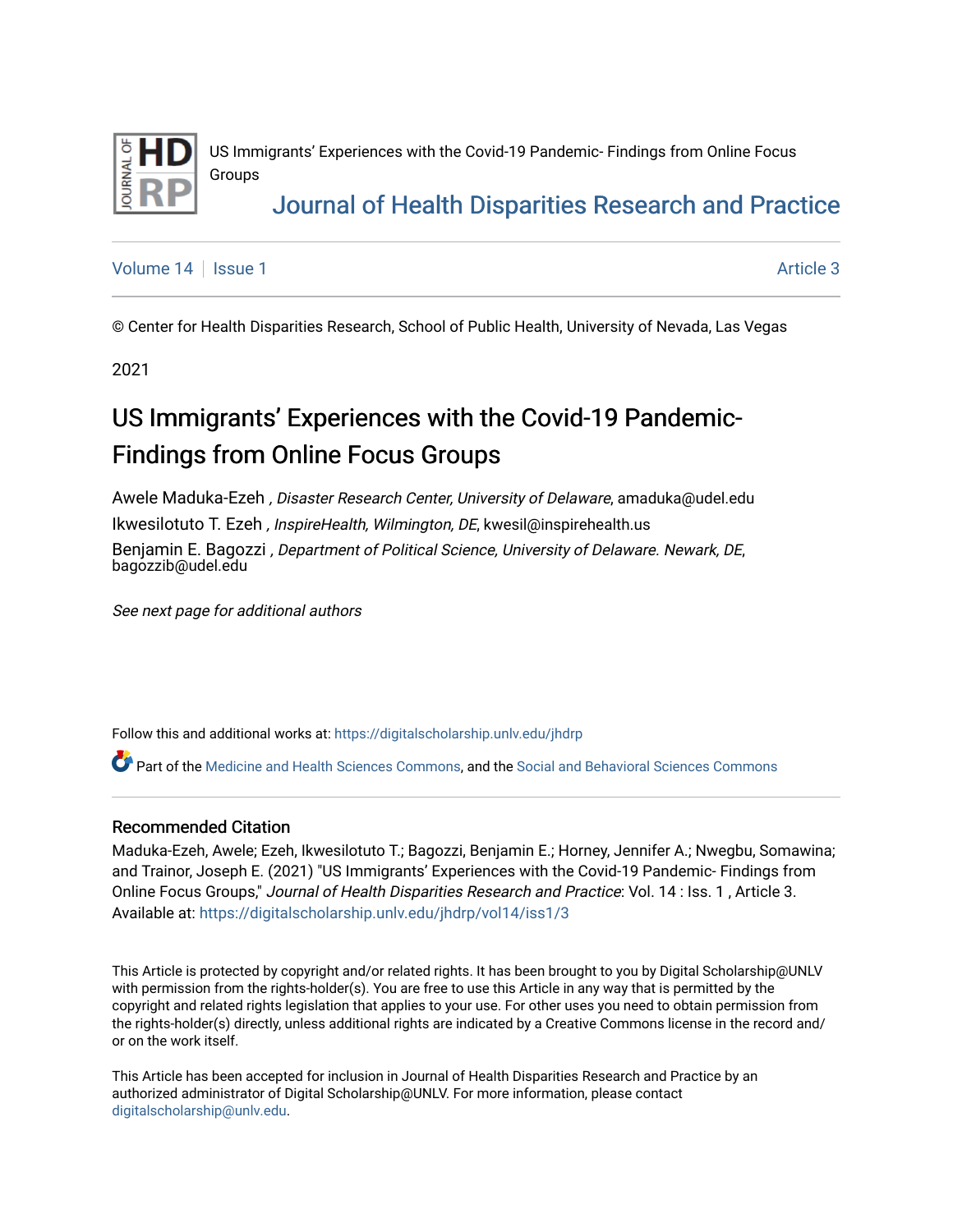### US Immigrants' Experiences with the Covid-19 Pandemic- Findings from Online Focus Groups

#### **Abstract**

#### Objective:

Immigrants in the United States (US) are disproportionately affected by disasters. Yet the effects of one type of disaster—pandemics—have been underexplored in this regard. The purpose of this study was to better understand these effects, with specific attention to the impacts of the COVID-19 pandemic on US immigrants and their social networks.

#### Design:

Forty-five US immigrants (aged 18 and above) participated across eight online focus groups during spring 2020. Using "criterion of inclusion" sampling, participants were recruited via gatekeeper and snowball sampling methods. Anonymity was maintained throughout all online focus group sessions. Discussions were transcribed and then categorized into distinct code families for immigrants' "experiences during pandemic" and "pandemic response activities." The resultant human-categorized content was then qualitatively analyzed to explore the effects of COVID-19 on US immigrants.

#### Results:

COVID-19 posed unique challenges for immigrant communities in spring 2020. These challenges included added burdens of sending financial resources abroad, caring for dependent parents, and managing immigration status anxieties—alongside more commonplace challenges concerning childcare, employment, and interpersonal relationships. At the same time, US immigrants showed remarkable ability to leverage their experiences and social networks in response to COVID-19, so as to (1) provide pandemicrelevant health education within their communities, (2) provide targeted support to those in need (both in the US and in their home countries), and (3) draw upon past experiences in immigrants' home countries when navigating the COVID-19 pandemic and the associated government lockdown in the US.

#### Conclusions:

US immigrants were significantly impacted by the COVID-19 pandemic. In addition to more broadlyimposed pandemic burdens related to concerns about childcare, employment, and interpersonal relationships, immigrant communities have faced unique challenges brought on by the pandemic. However, this study's examination of pandemic experiences and response activities has illustrated that US immigrants' unique backgrounds, cultures, and social networks have provided them with a number of notable resources and strategies for coping with the COVID-19 pandemic. These findings offer important insights into strategies that should be leveraged as part of planning and response to prevent the disparate impacts of current and future pandemics on immigrant populations.

#### Keywords

"Pandemic response"; Immigrant; COVID-19; "Online Focus Groups"

#### Cover Page Footnote

We would like to acknowledge the invaluable help provided by Dr Erin Knight of the Disaster Research Center, and several staff from the Delaware Department of Health and Social Services. Many thanks also to our gatekeepers and focus group participants.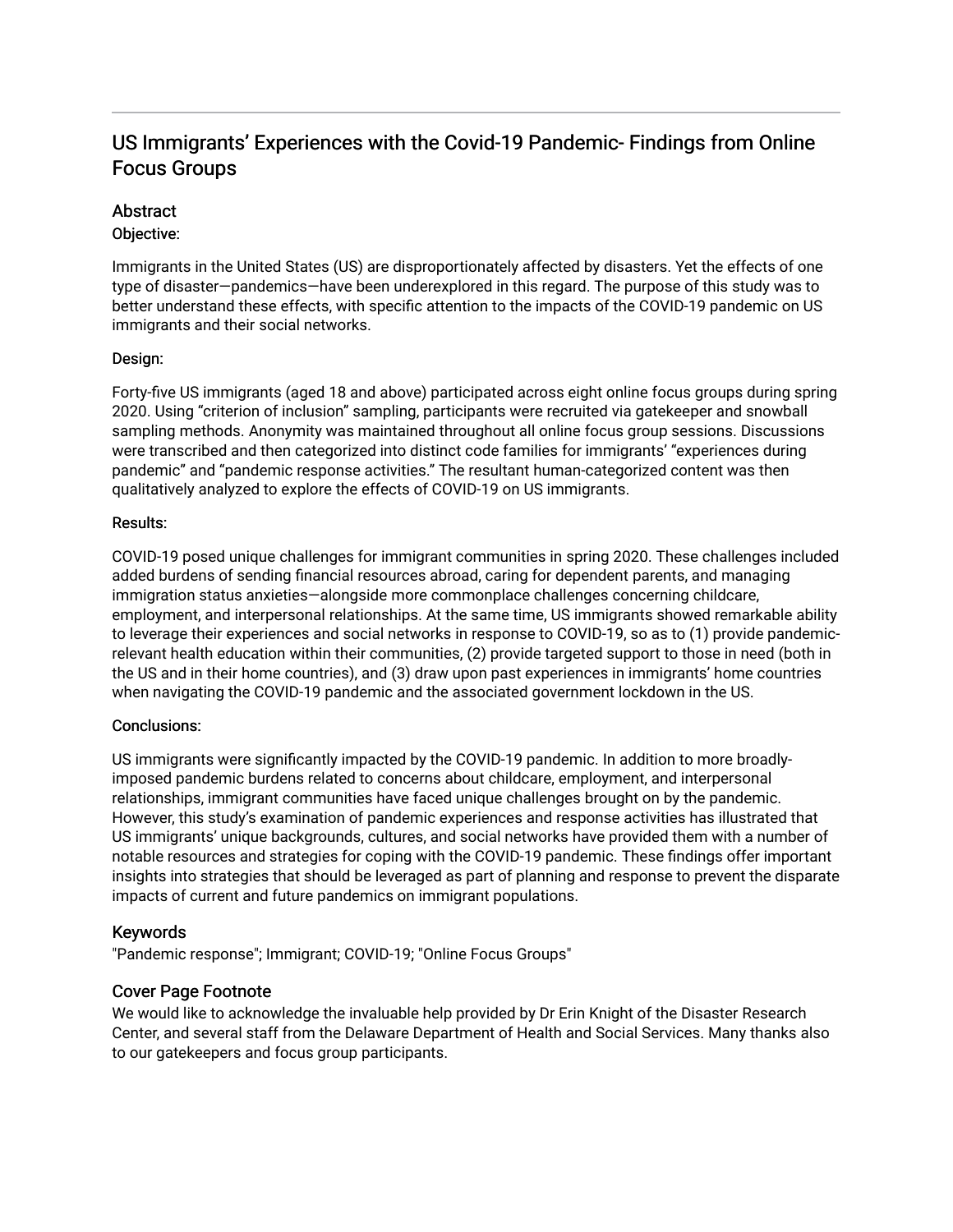#### Authors

Awele Maduka-Ezeh, Ikwesilotuto T. Ezeh, Benjamin E. Bagozzi, Jennifer A. Horney, Somawina Nwegbu, and Joseph E. Trainor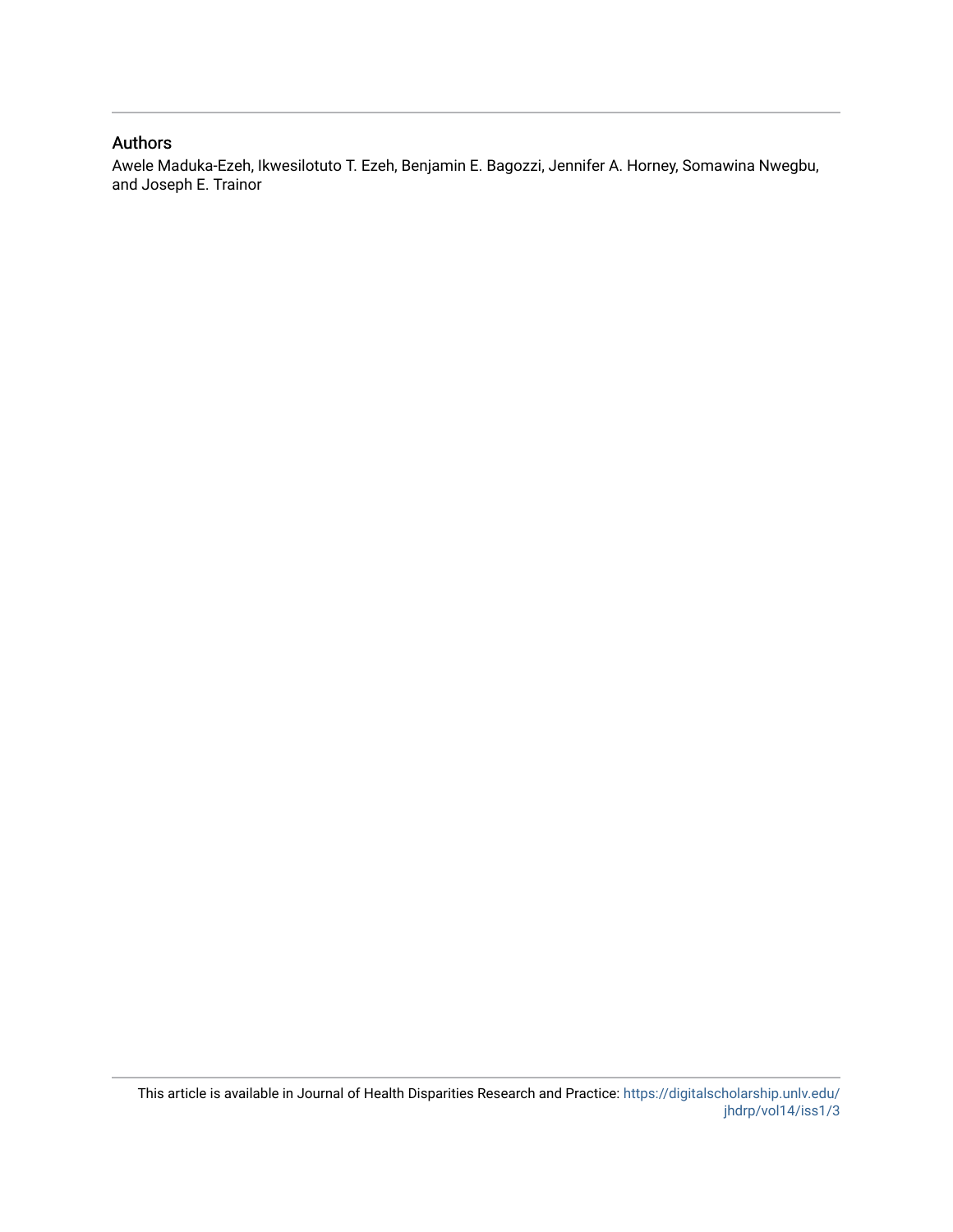

**Journal of Health Disparities Research and Practice Volume 14, Issue 1, Spring 2021, pp. 31-55** © Center for Health Disparities Research School of Public Health University of Nevada, Las Vegas

## **US Immigrants' Experiences with the COVID-19 Pandemic-Findings from Online Focus Groups**

Awele Maduka-Ezeh, University of Delaware Ikwesilotuto T. Ezeh, InspireHealth, Wilmington, DE Benjamin E. Bagozzi, University of Delaware Jennifer A. Horney, University of Delaware Somawina Nwegbu, InspireHealth, Wilmington, DE Joseph E. Trainor, University of Delaware *Corresponding Author:* Awele Maduka-Ezeh, amaduka@udel.edu

#### **ABSTRACT**

Objective: Immigrants in the United States (US) are disproportionately affected by disasters. Yet the effects of one type of disaster—pandemics—have been underexplored in this regard. The purpose of this study was to better understand these effects, with specific attention to the impacts of the COVID-19 pandemic on US immigrants and their social networks.

Design: Forty-five US immigrants (aged 18 and above) participated across eight online focus groups during spring 2020. Using "criterion of inclusion" sampling, participants were recruited via gatekeeper and snowball sampling methods. Anonymity was maintained throughout all online focus group sessions. Discussions were transcribed and then categorized into distinct code families for immigrants' "experiences during pandemic" and "pandemic response activities." The resultant human-categorized content was then qualitatively analyzed to explore the effects of COVID-19 on US immigrants.

Results: COVID-19 posed unique challenges for immigrant communities in spring 2020. These challenges included added burdens of sending financial resources abroad, caring for dependent parents, and managing immigration status anxieties—alongside more commonplace challenges concerning childcare, employment, and interpersonal relationships. At the same time, US immigrants showed remarkable ability to leverage their experiences and social networks in response to COVID-19, so as to (1) provide pandemic-relevant health education within their communities, (2) provide targeted support to those in need (both in the US and in their home countries), and (3) draw upon past experiences in immigrants' home countries when navigating the COVID-19 pandemic and the associated government lockdown in the US.

Conclusions: US immigrants were significantly impacted by the COVID-19 pandemic. In addition to more broadly-imposed pandemic burdens related to concerns about childcare, employment, and interpersonal relationships, immigrant communities have faced unique challenges brought on by the pandemic. However, this study's examination of pandemic

> Journal of Health Disparities Research and Practice Volume 14, Issue 1, Spring 2021 <http://digitalscholarship.unlv.edu/jhdrp/> Follow on Facebook: Health.Disparities.Journal

> > Follow on Twitter: @jhdrp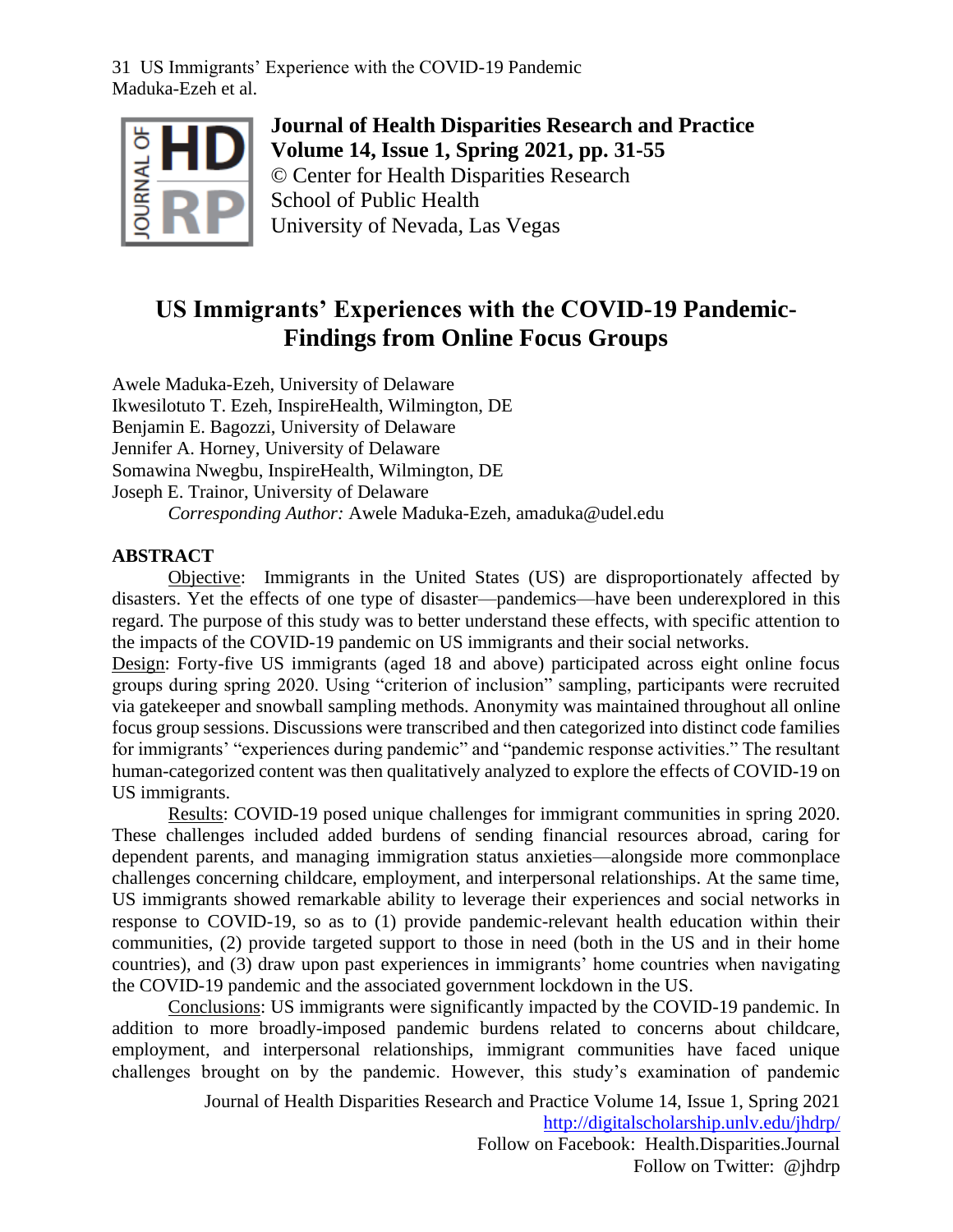experiences and response activities has illustrated that US immigrants' unique backgrounds, cultures, and social networks have provided them with a number of notable resources and strategies for coping with the COVID-19 pandemic. These findings offer important insights into strategies that should be leveraged as part of planning and response to prevent the disparate impacts of current and future pandemics on immigrant populations.

**Keywords:** Pandemic response; Immigrant; COVID-19; Online Focus Groups

#### **INTRODUCTION**

Experiences in the United States (US) have shown that immigrants and other ethnic, racial, and linguistic minorities are disproportionately impacted by disasters. This is consistent across multiple hazards, including wildfires (Siddiqui, 2011), hurricanes (Andrulis, 2007) (Wang, 2008), and pandemics (Truman, 2009). Multiple factors contribute to these disparities, including concerns over immigration enforcement (Siddiqui, 2011), socioeconomic factors (Eisenman 2009), lack of access to preferred information sources, mistrust of government, language barriers, and preexisting health and social disparities (Kandula, 2004; Carter-Pokras, 2007; Truman, 2009).

Pandemics and outbreaks of infectious diseases pose unique challenges for immigrants due to recent migration history; poorer living conditions; and immigrants' lower rates of vaccination against infectious diseases compared to their US born counterparts (Kandula, 2004; Truman, 2009). Immigrants may also be at risk of exposure to disease-causing organisms through ongoing contacts with social networks in their home countries (Truman, 2009).

However, the association between immigrant status and the impacts of pandemics is likely more complex than can be explained by lack of resources, vaccination rates, and differential exposures. We sought in this study to understand the COVID-19 pandemic as experienced by immigrants in the US during the spring of 2020, with particular attention to the impacts of social connections on those experiences.

#### Background: The 2020 Coronavirus Disease (COVID-19) Pandemic

An outbreak of a novel coronavirus was initially recognized in late December 2019, when a cluster of cases of pneumonia of unknown cause from Wuhan, China was reported to the World Health Organization (WHO). The number of cases grew rapidly and by January of 2020, the WHO declared the outbreak a "Public Health Emergency of International Concern" (WHO-China, 2020; Yi, 2020). An early report (in February 2020) from the WHO-China Joint Commission on COVID-19 highlighted the measures that China had put in place to control the novel coronavirus (WHO-China, 2020).

Unfortunately, these measures were unable to contain COVID-19 as the disease spread rapidly to other parts of the world, and on March  $11<sup>th</sup>$  2020, became recognized by the WHO as a pandemic of unprecedented proportions (WHO 2020). This occurred even as national and international public health agencies struggled not only to contain the spread of the disease, but also to accurately define the scope of the pandemic (Cucinotta, 2020; Vogel, 2020; Barber, 2020).

In the days, weeks and months following the initial recognition of the pandemic, strict containment measures were applied in countries across the globe in an attempt to get ahead of the pandemic. Initially aimed at preventing introduction of the disease within their borders, efforts by various countries included repatriating their nationals from China, quarantining returning travelers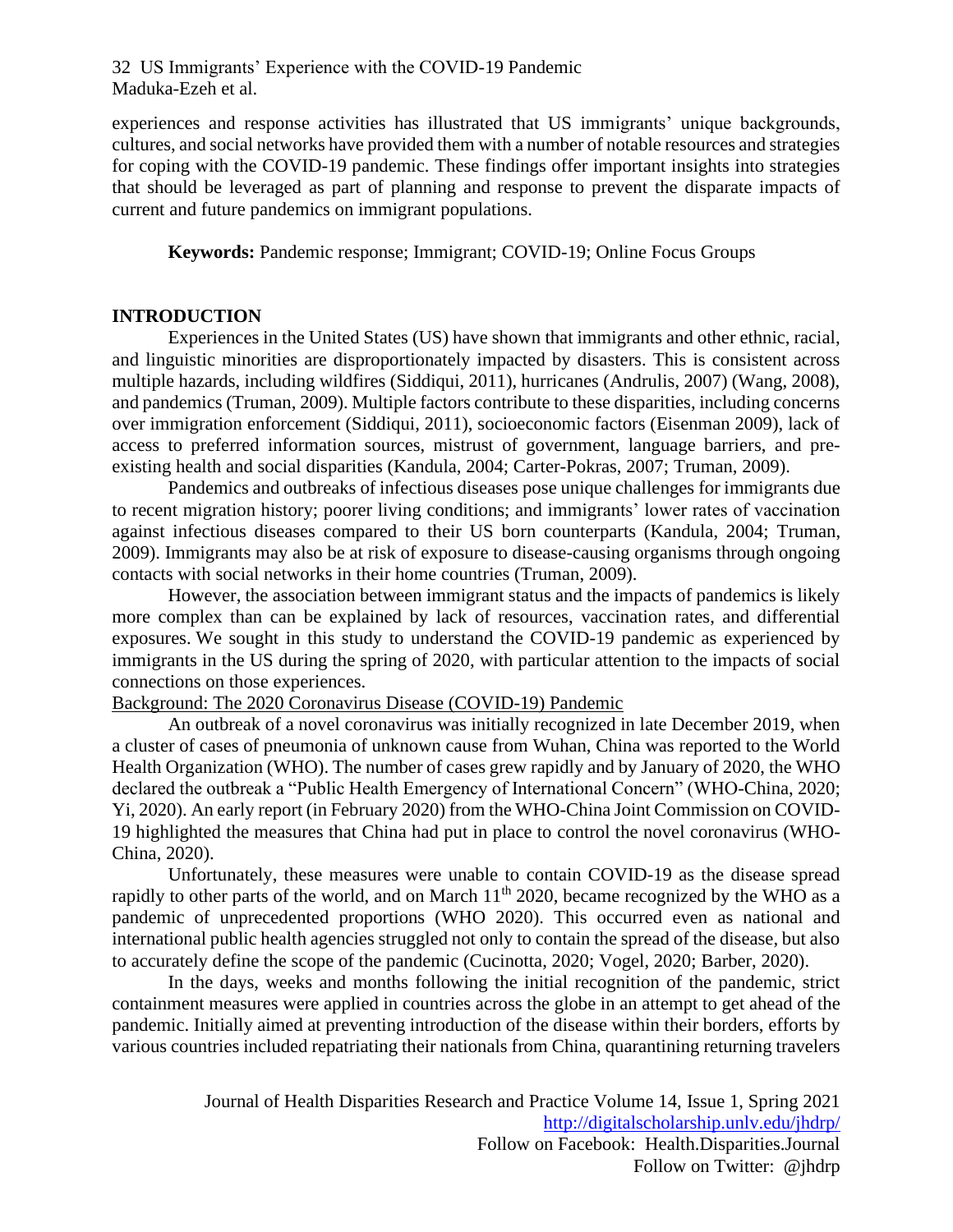and banning travel from locations where the outbreak had been noted (Arima, 2020; Böhmer, 2020; Finnegan, 2020; Kassam, 2020; John, 2020)

Despite these measures, the pandemic continued to expand and political and public health focus shifted to identifying, isolating, and managing individuals with the disease, in an attempt to prevent further spread. To this end, several directives were rolled out across the US and in much of the world, including widespread government-ordered social distancing and stay-home orders, mass quarantine and shutdown of businesses and public places (including schools, restaurants and places of worship), and travel bans (CDC-NCIRD, 2020; Calsyn, 2020; Miller, 2020). It was during these unfolding events that we undertook this study in April and May of 2020 in an effort to understand the experiences of immigrants during the pandemic.

#### **METHODS**

This study was approved by the University of Delaware's institutional review board (IRB) and all members of the research team completed training on the use of human participants in research. To understand immigrant experiences in the context of COVID-19, online focus groups were employed to address the following research questions:

- 1. How do immigrants experience pandemics and what impacts do social connections have on these experiences?
- 2. What preparedness and response activities do individual immigrants engage in relative to pandemics, and how are these influenced by social connections and networks?

Selection of participants for this study was done using purposive sampling, specifically, "criterion of inclusion" sampling in which participants are selected that meet predetermined criteria (Palinkas, 2015). For our study, the required criteria for inclusion were that participants had to be immigrants (which we defined as persons who were born outside of the 50 US states and Washington, DC- regardless of current citizenship or citizenship at birth) who were aged 18 years and above and were English-speakers.

Given our prior experience that demonstrated the difficulties of recruiting immigrants for research, it was important to our study to make use of gatekeepers to gain access to members of immigrant communities. To this end, contact was made with local community members and staff from the state health department who are known members of immigrant groups and/or worked with immigrant groups. These initial contacts were then asked to not only be participants (if they met the inclusion criteria), but also to be gatekeepers by connecting the research group to members of the gatekeeper's immigrant communities and transmitting the necessary information on how to connect to, and anonymously participate in, the online focus groups. Attempts were made to recruit additional research subjects by snowballing in which focus group participants were asked to connect researchers with members of their social network who would be willing to participate in future focus groups. This however, proved less successful as noted below under "results". Prior to the focus groups, informed consent was obtained using an online consent form hosted on SurveyMonkey (SurveyMonkey, San Mateo, CA).

#### Data Collection

A preliminary demographic questionnaire was used to collect background information on focus group participants to determine those who met eligibility criteria. The demographic questionnaire was hosted on the SurveyMonkey website and made available to participants as web links sent from researchers and/or gatekeepers.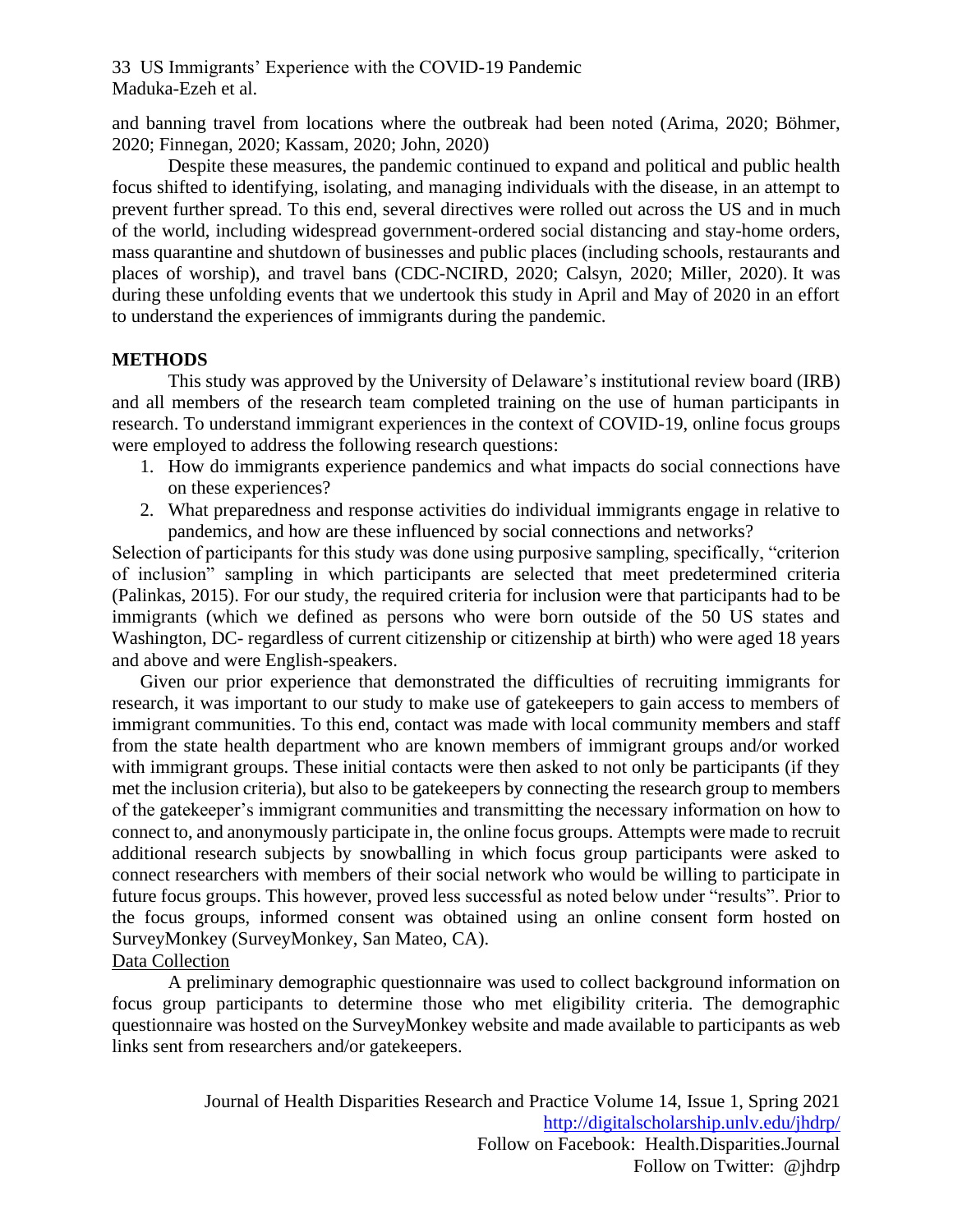Online synchronous (real-time) focus groups were held in April 2020 and May 2020 using Zoom web-conferencing (Zoom Communications, San Jose, CA). Weekend and weekday, daytime and evening focus group options were made available to participants. The resulting groups were mixed groups comprised of all who selected a particular date and time to participate. This was crucial, during the stressful time brought on by the pandemic, to make participating as convenient as possible.

After each participant consented to participate and completed the demographic questionnaire, a link to connect to the focus group was provided, along with instructions to ensure that the participant's anonymity was maintained while in the focus group discussion. To this end, participants were instructed to choose a pseudonym by which they would be addressed and with which they would introduce themselves to other participants.

For participants connecting by computer: they were to log out of all existing Zoom accounts prior to attempting to connect to the focus group. They were then to enter their chosen pseudonym when prompted for a name by the system. As a result of these steps, a participant's chosen pseudonym was the name that was displayed on the Zoom dashboard. This pseudonym was accordingly the only information that was visible to other participants and to the researchers during the focus group, thus maintaining anonymity of each participant.

For participants connecting by phone: they were instructed to dial "\*67" prior to dialing the Zoom call-in number, in order to block their caller ID once connected. By doing this, the participants showed up on the Zoom dashboard with a tag of "Call-in User + a number" e.g., "Callin User1", "Call-in User2", with the number assigned sequentially by the system based on when they dialed in. This allowed the phone numbers they were calling from to remain hidden and inaccessible to both researchers and other participants, thus maintaining their anonymity.

At the start of each focus group, the facilitator introduced the topic, shared the rules for interaction and asked participants to introduce themselves. These introductions comprised only general descriptive information (country of birth, US state where they reside, and length of time living in the US). The facilitator then introduced the discussion questions sequentially. The focus group guide comprised six questions:

Regarding the current COVID-19 (coronavirus) pandemic:

- 1. How has this outbreak affected you as a person, your kids, your job, your profession or other areas of your life?
- 2. Do you think it impacts you differently as an immigrant than it does people born in the US? Explain.
- 3. How is it impacting other immigrants you are connected to?
- 4. Even before this pandemic, some of us were very connected to other people from our home countries, some were not. How are your connections and your networks affecting your experience in this outbreak?
- 5. Beyond the government mandated/imposed changes, what activities have you or immigrant groups you are connected to taken part in, in response to the coronavirus outbreak?
- 6. What motivates you (or your group) to respond in the ways described?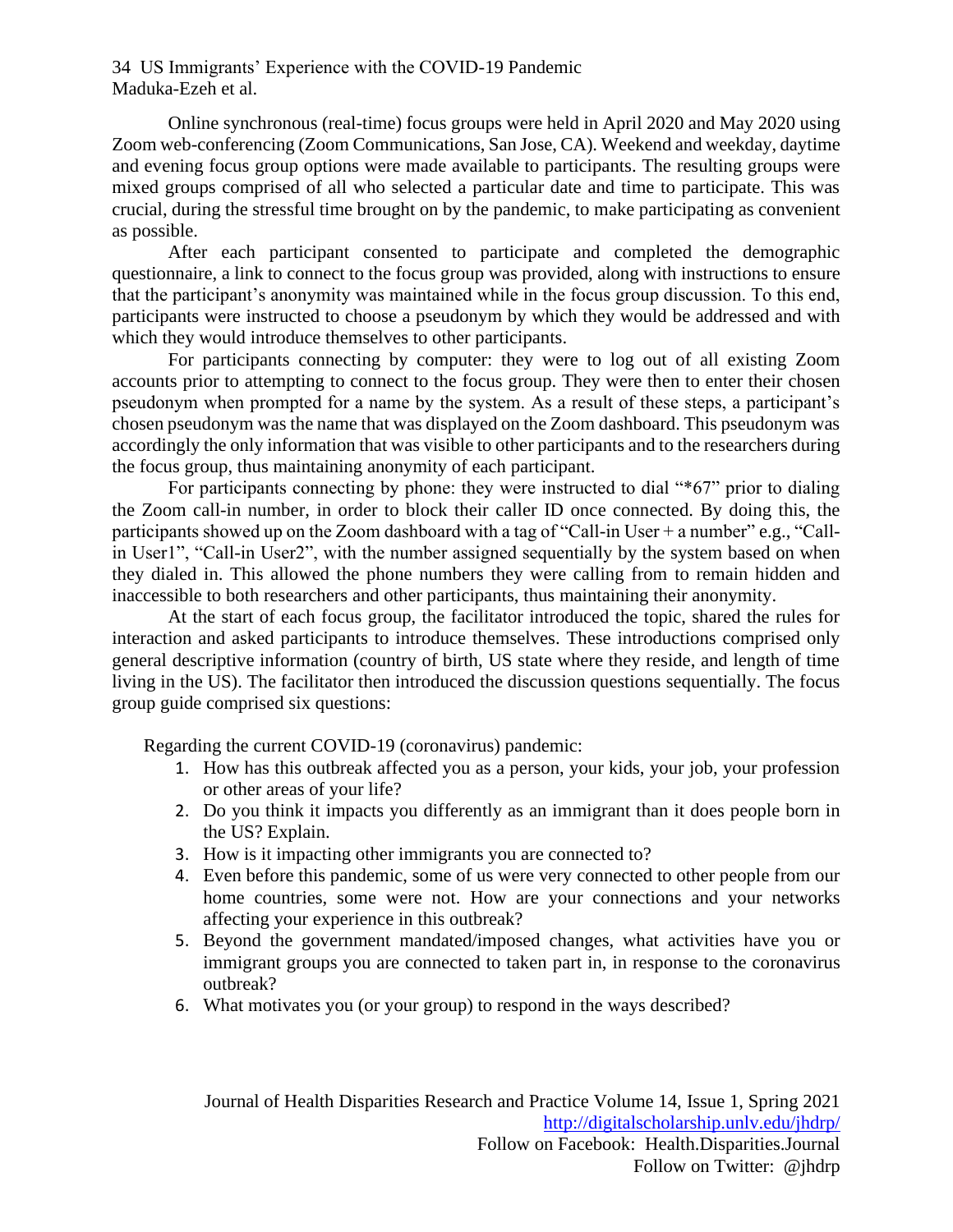The focus group discussions were recorded on the Zoom software and transcribed by the same software. Transcripts from the focus groups were then retrieved from Zoom, proofread, and then uploaded to the qualitative analysis software Atlas-Ti where data analysis was done. Data Analysis

Data analysis was undertaken using Atlas Ti software, version 8.4 (Atlas-Ti, Berlin, Germany). An inductive approach was used in which the data in the transcribed files was subjected to open coding. This approach was taken to allow identification of multiple themes from the data, with sequential grouping of the identified themes under broader categories as described by Payne (2004). The adequacy of the coding frame was then tested, following a process previously described by O'Connor (2020).

The resulting coding scheme was then split into two thematic "code families," following the approach described by Campbell (2013). Each focus group transcript was then coded twicefirst with the codes in the first code family, then again with the second code family and its associated codes. This approach made the coding cognitively more manageable (in that it required fewer codes for each coder to recall at a time) and improved inter-coder agreement in a manner that is consistent with what Campbell had described (2013).

The code families were, "*Individuals' experiences during pandemic*" and "*Individuals' pandemic response activities*." There were 15 and 11 codes, respectively, in these code families for a total of 26 codes applied to the focus group transcripts. Coding of the transcripts was carried out by two independent coders and assessments were made for inter-coder agreement using the relevant applications in Atlas-Ti software. For the code families "*Individuals' experiences during pandemic*" and "*Individuals' pandemic response activities*", Krippendorff's α was 0.938 and 0.917 respectively, indicating good intercoder agreement.

#### **RESULTS**

Eight focus groups were conducted on Zoom in April and May 2020. Forty-nine individuals agreed to participate in the focus groups. Most of these (forty-five) were recruited directly by outreach from the researchers or by gatekeepers. Only four additional participants were recruited via snowball recruitment by persons who had themselves participated in earlier focus groups. The forty-nine individuals were sent the link to the online demographic survey questionnaire and completed the questionnaire.

Ultimately, however, only 45 of these individuals participated in the focus groups (for a 92% retention rate). Because each focus group was designed such that participants who joined the focus group discussions would be anonymous to both the researchers and the other participants, it is not possible to tell which 45 of the 49 who completed the demographic questionnaire ended up participating.

Of the 49 completing the demographic questionnaires, 35 (71.4%) were women and 14 were men (28.5%). Thirty-eight (77.6%) were aged between 41 years and 60 years (Table 1). Forty-six (93.8%) had completed a Bachelor's degree or higher. Only 45 of the 49 focus respondents indicated a length of residence in the US. Of these, 42 (93.3%) had lived in the US for 10 years or more. Focus group participants represented 17 countries from 5 Continents- North America, Europe, Africa, Asia, Australia (see Figure 1 below).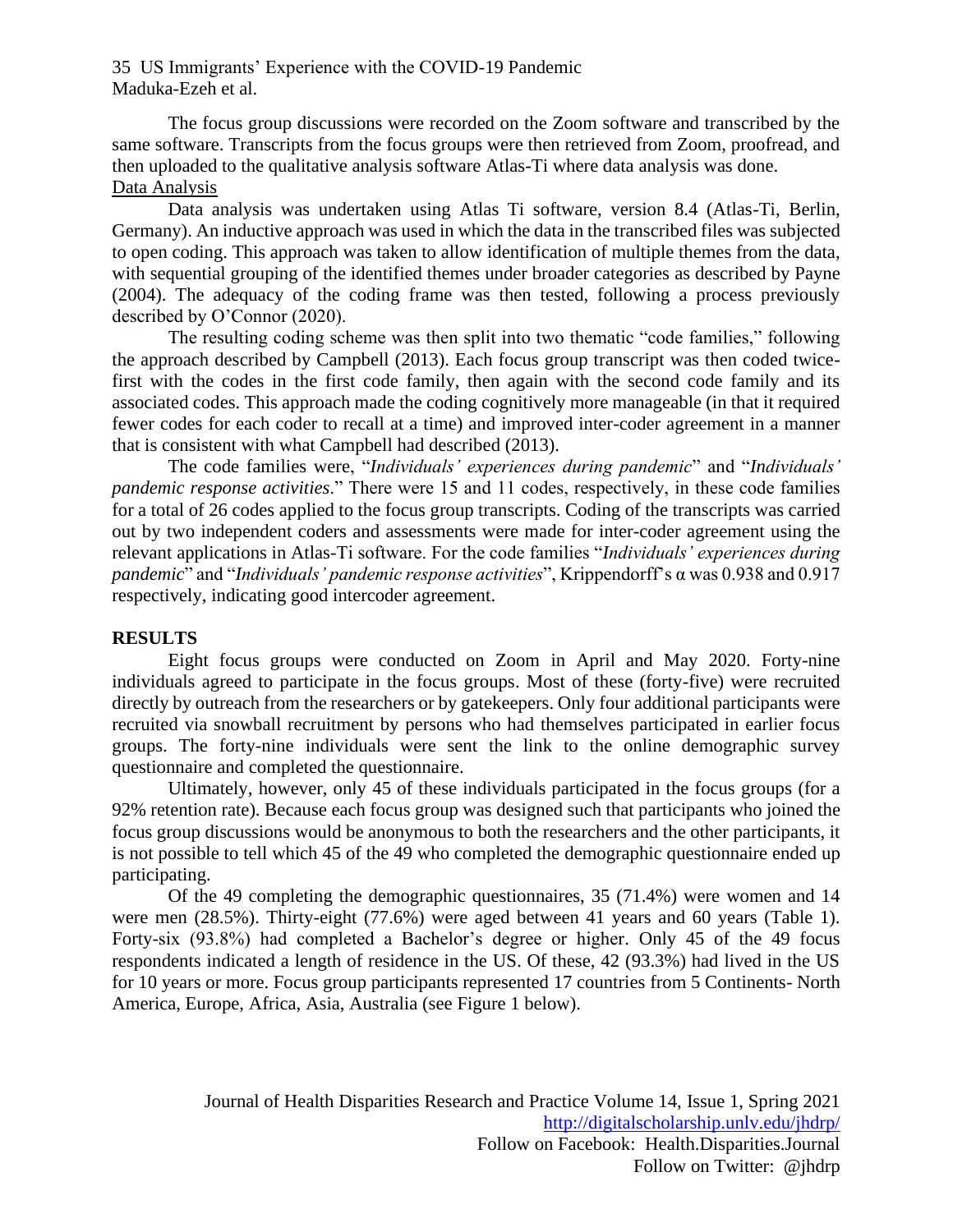| Table 1: Focus Group Participant Age |  |  |  |  |  |
|--------------------------------------|--|--|--|--|--|
|--------------------------------------|--|--|--|--|--|

| Age (years) | # of respondents | Percent of total |
|-------------|------------------|------------------|
| $21 - 30$   | $\overline{2}$   | 4.1%             |
| $32 - 40$   | $\overline{7}$   | 14.3%            |
| $41 - 50$   | 27               | 55.1%            |
| 51-60       | 11               | 22.5%            |
| 61-70       | $\overline{2}$   | 4.1%             |
| Total       | 49               | 100%             |

|  | Table 2: Focus Group Participant Highest Educational Attainment |
|--|-----------------------------------------------------------------|
|  |                                                                 |

|                         | # of respondents | Percentage of total |
|-------------------------|------------------|---------------------|
| High School Diploma/GED | $\overline{2}$   | 4.1%                |
| Some College            | 1                | 2.0%                |
| Bachelor's Degree       | 6                | 12.2%               |
| Masters/Doctoral Degree | 38               | 77.6%               |
| Other                   | $\overline{2}$   | 4.1%                |
| No response             | $\overline{0}$   | 0%                  |
| Total                   | 49               | 100%                |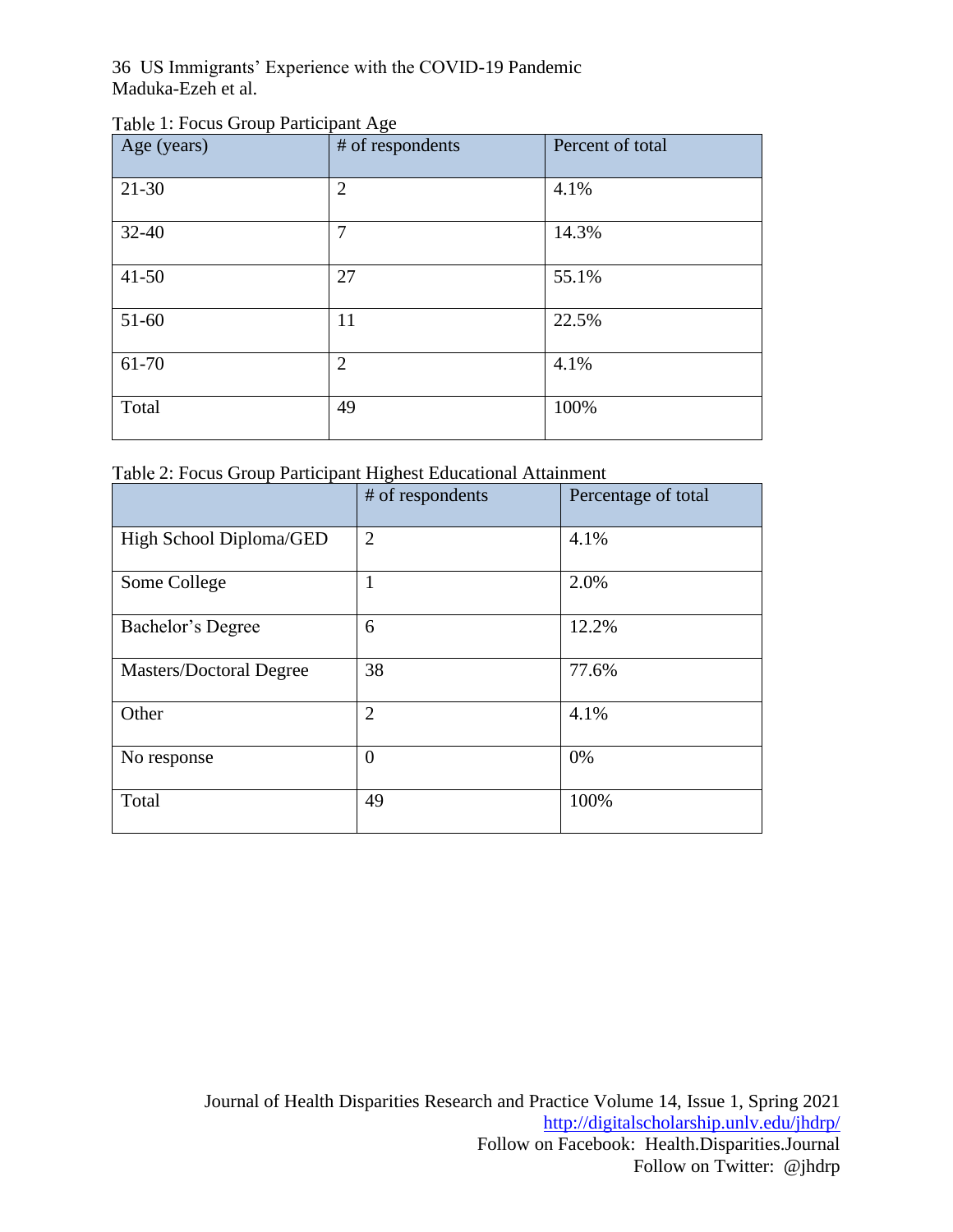#### Figure 1 (Participants Birth Countries)



### **Focus Group Participants**

#### "WE'RE ALL IN THIS TOGETHER" BUT "AS YOU KNOW, I AM AN IMMIGRANT"

*"We're all in this together,"* the title of the theme song of a 2006 musical film, this expression emerged as a popular catchphrase around the 2020 COVID-19 pandemic. It was widely used- from the White House and presidential speeches (Morrison, 2020) to social media (Guarnieri, 2020) and more. The sentiment behind that phrase reflects one set of findings of this study: that in many ways and across multiple domains, the spring 2020 COVID-19 pandemic impacted everyone in the US- regardless of race, religion, immigration status, place of birth or other distinguishing features. Although all our respondents were immigrants, some of the experiences they describe were likely shared by individuals (immigrants and non-immigrants) across the US.

However, there was more to the COVID-19 pandemic. There were certain aspects of the pandemic's impacts that appeared to be linked to pre-existing factors (including both strengths and vulnerabilities) within the immigrant populations that our focus group respondents represented. There was the consciousness among these immigrant respondents that they were from a different place, (and that this came with a different way of thinking, and a different way of being and of engaging with difficulties, including the ongoing COVID-19 pandemic).

Some of this "differentness" was helpful and protective, enabling the immigrants to more easily navigate the unprecedented circumstances brought on by the COVID-19 pandemic and the associated society-wide changes. Other aspects of the differentness were challenging as these immigrants struggled with social pressures, expectations and norms that made their engagement with the pandemic more difficult. This subset of findings highlights the complex interplay of two sets of factors: (i) immigrants' cultural norms, expectations, and obligations that created challenges in dealing with the pandemic, and (ii) the life experiences, culturally-informed mindsets and the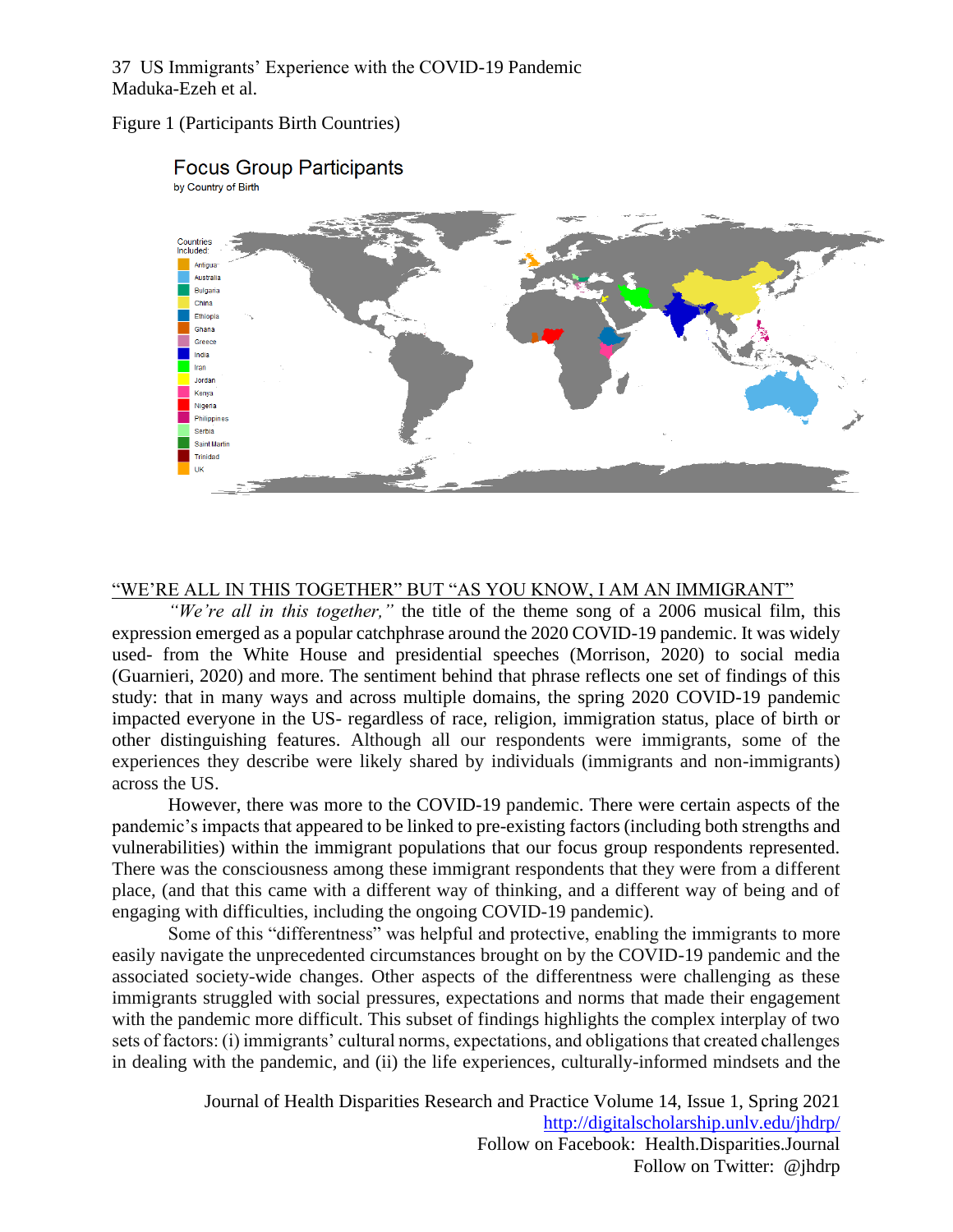opportunities embedded in immigrants' social connections that proved protective for these immigrants as they engaged with the pandemic.

#### Economic Impacts of COVID-19 Pandemic

Several respondents reported impacts of the 2020 COVID-19 pandemic on their jobs and finances. These ranged from job losses and business closures to partial or complete furloughs and pay cuts. Also reported were experiences with loss of vacation time by healthcare workers who were furloughed and forced to use vacation, as well as time away from work for quarantine following exposure to a COVID-19 case. Individuals impacted by these changes, among the focus group respondents, ranged from a postal worker who was quarantined, to a doctor whose pay was cut by 20% and a dentist who was forced to close his private dental practice.

Others reported unique stressors brought on by the pandemic as they continued to work at jobs where the staffing had been reduced or where COVID-19 threatened already sparse staffing complements. A prime example of this was a doctor who was one of only two neonatologists working in his hospital's neonatal intensive care unit:

*"I also work in healthcare and I'm a neonatologist and there's only two of us (neonatologists). It's a small unit. And we're like scared to death- (what) if we catch it and transmit to the babies? And if one of us cannot work, then it's going to be a big problem because there's only two of us. We always have this fear that if one of us catches it (COVID) it's gonna be hard. While the one person is quarantined, the other one (will have) to work all the time."*

Another area that was noted by several participants as problematic was having to deal with their children's online schooling while also trying to stay on task and meet the demands of their (newly) remote jobs. This was because of the sudden, government-ordered closure of all schoolsfrom pre-kindergarten to colleges. Parents of grade school children suddenly found themselves grappling with the challenge of serving as stand-in teachers and guides to their children as they attempted to navigate the world of internet learning in collaboration with teachers who themselves were learning how to move classes and deliver didactic material online.

Challenges were noted not only with needing to help children (sometimes multiple children) navigate web-based learning but also with working parents being distracted by the children (and other family members) while themselves attempting to work remotely from home. In the words of one participant:

*"But the bad or the inconvenient part is that, as a parent, for my youngest who does online schooling, I have to make sure zoom is working. I have to make sure he's on time for his video conference and what time does it meet. I mean, I'm in my conference call (for work). He runs to me. And you know, it interrupts my day."*

Beyond helping children schedule and connect to classes, some families had issues with having inadequate technology (both in terms of quality and quantity) to meet the needs of both parents and children as both groups struggled to attend to work and school concurrently during usual business hours. As a mother of two teenagers from Brooklyn, New York shared:

*"But now we're stuck in a house with three of us. Everybody's in school. Everybody needs computers. So we're having to schedule ourselves. She (daughter) is up in the nighttime. Between let's say from 5p.m to about 5/6 a.m. is her computer time. So my son now gets to do the 7am to 5pm shift. And as you know, they're both teenagers, so they are getting on each other's nerves and so it's a testing time."*

In response to the above comment, another parent shared: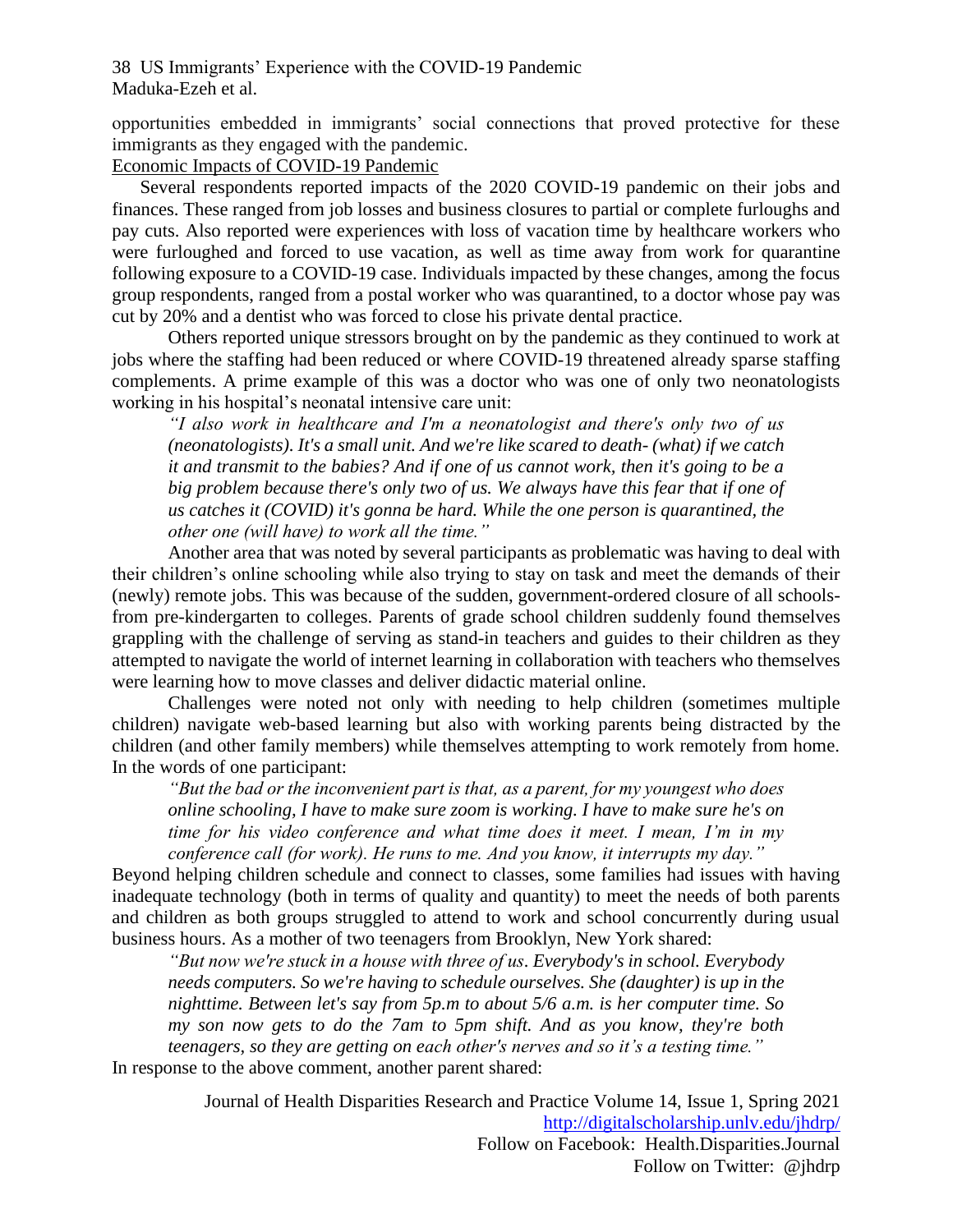> *"Not only computers- even the bandwidth in the house. You have limited bandwidth and you realize that kids need it, parents also need it, and suddenly everything is slow. And anytime they're doing this video conferencing using zoom (for school) it takes a lot of bandwidth and (then) dad cannot do anything"*

Another area that came to light in the focus groups was how interpersonal relationships and family dynamics were impacted by the pandemic.

COVID-19 Impacts on Interpersonal Relationships

*"A Silver Lining".* Interestingly, even while acknowledging the hardships and challenges brought on by the pandemic, many focus group participants, across multiple focus groups, mentioned how the COVID-19 pandemic and associated mandatory shutdowns had had positive impacts on their relationships.

Some shared how it had allowed them to spend time with their immediate family (children and spouses) where they had previously not had the time. Parents appreciated being able to interact with their children and observe traits and characteristics in the children they had not noticed previously. Several respondents shared how both having extra time, and the anxiety brought on by the pandemic, had caused them to reach out to friends and family with whom they had not been in touch for prolonged periods (sometimes months to years). Some of these sentiments are captured below:

*"I think, honestly. That it was a blessing in disguise, just because I am now able to focus a little bit more on my family and my children. As we all know, schools are currently closed and I can, you know, focus my time on being with them."* 

*"I feel like it's making our connection stronger because we want to make sure that everybody's doing well. And now we have a bit more time. Being home, we have the ability to reach out."*

*"It's just opened my eyes to realize how bad the situation truly is at the moment. And it just made me appreciate the moments- my social life, my relationships with people- and I just cannot wait to have my relationships and social life back"* 

One respondent described it as having found a "silver lining" to the otherwise terrible pandemic situation, in being able to reconnect with friends, family and loved ones with whom they had lost touch during the general busy-ness of life because of competing priorities that pushed time with family to the back of their minds.

However, these positive sentiments, though shared by most, were not universal among participants as noted below.

*An "Un-Bonding" Experience?* Of the 45 total focus group participants, 3 reported that having to stay at home constantly with their families was impacting them, and their relationships, negatively. One was a woman with adult children, whose children were forced to return to her home for the shutdown period. She commented on the strains that this, and having to constantly be in the house with her husband (a gentleman who was usually a global traveler) were causing to their family dynamics. She noted in this regard:

*"So, everybody says, 'it's wonderful family time'. You know, your family is bonding, but I think in some ways this is becoming an un-bonding experience (for my family)."*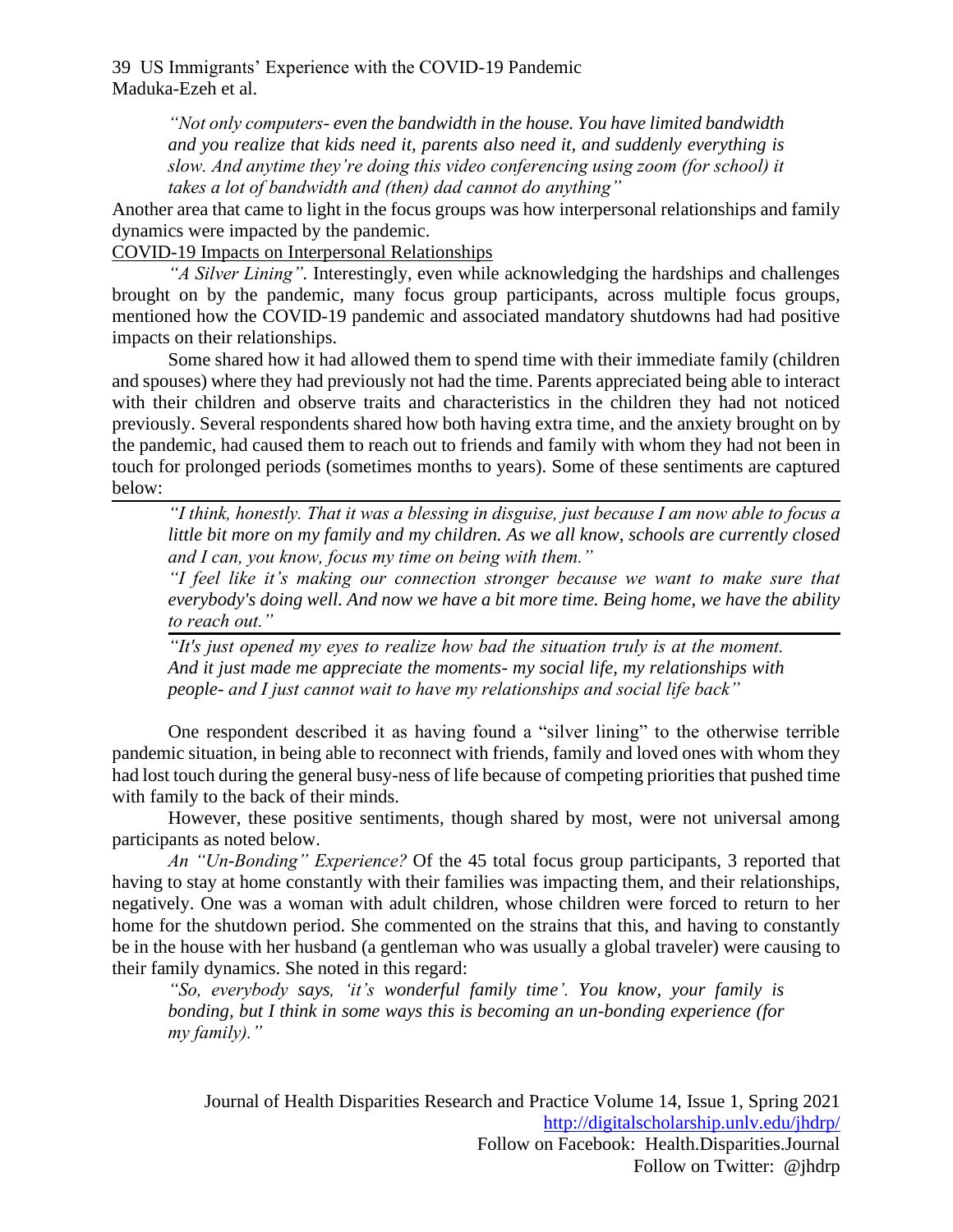Another respondent was a mother of a child with special needs and shared how they were experiencing the pandemic. This mother (a homemaker) shared how, with a child with special needs, she greatly treasured the times that she had to focus on herself and unwind while her child was away at school or in therapy sessions. With the shutdown that the COVID-19 pandemic brought, she no longer had this much-needed time for self-care.

*"I have a child with special needs and before all this he could go to school and you could have people come in to help with taking him out to the community to help him so that (I) could have some 'me-time' or you know, some respite. But for now, he is home with me… no room for me to spend my 'me time'."*

*"And the other thing about the situation with my child that has special needs is that he's getting very anxious and cranky. Up to the point that the day after schools were closed, he left the house (unannounced). And I was like 'Oh my God, I don't know how to deal with this for the whole period'. There is so much uncertainty (about) when life will return to normal. So that really gets to me.*

She also shared how not having access to her child's therapy sessions was negatively impacting her son. To this end, she emphasized that with a child with special needs, transitioning to online therapy and classroom sessions was particularly difficult. This discussion about unique challenges that may be faced by families of children with special needs was a completely incidental finding but is mentioned here because of the potential significance in terms of planning to cater to the needs of such individuals during future disasters or pandemics.

#### Concerns over Dependent Parents

One recurring theme in all the focus groups conducted was immigrants' concern over elderly parents. As noted above, respondents came from 17 different countries across 5 continents. Interestingly, across the represented cultures, there was expressed a strong sense of being personally responsible for the health and welfare of one's elderly parents. This included being responsible to ensure they had ongoing access to healthcare to meet their needs. Across the board, this was one of the greatest sources of anxiety relative to the COVID-19 pandemic.

For some respondents, their elderly parents lived with them in the US. In these cases, respondents felt the added burden of avoiding COVID-19, not just to protect themselves and their children, but also to protect their elderly parents. As one participant (originally from Bulgaria) put it:

*"Everyone at home is nervous. NERVOUS!!! I mean, especially in our situation when we have my mom living with us, which we all know that the elderly is at a higher risk. We take full responsibility of trying to protect ourselves and not get exposed because we know that our bodies may be able to survive it (the coronavirus). But then it can reflect negatively upon the older members of our family."*

For others, their greatest anxiety was that their parents lived in their home countries, without access to the kind of healthcare that respondents had become used to in the US. These participants worried about what would happen if their parents fell sick from coronavirus.

*"Also making it very difficult for us is because we have parents in the Philippines and at this point in time we realized, you know, they're also (at) an advanced age in their 80s. So we can only do so much to warn them please, please, please to stay at home because if anything happens, we can't go there, or you can't come here."*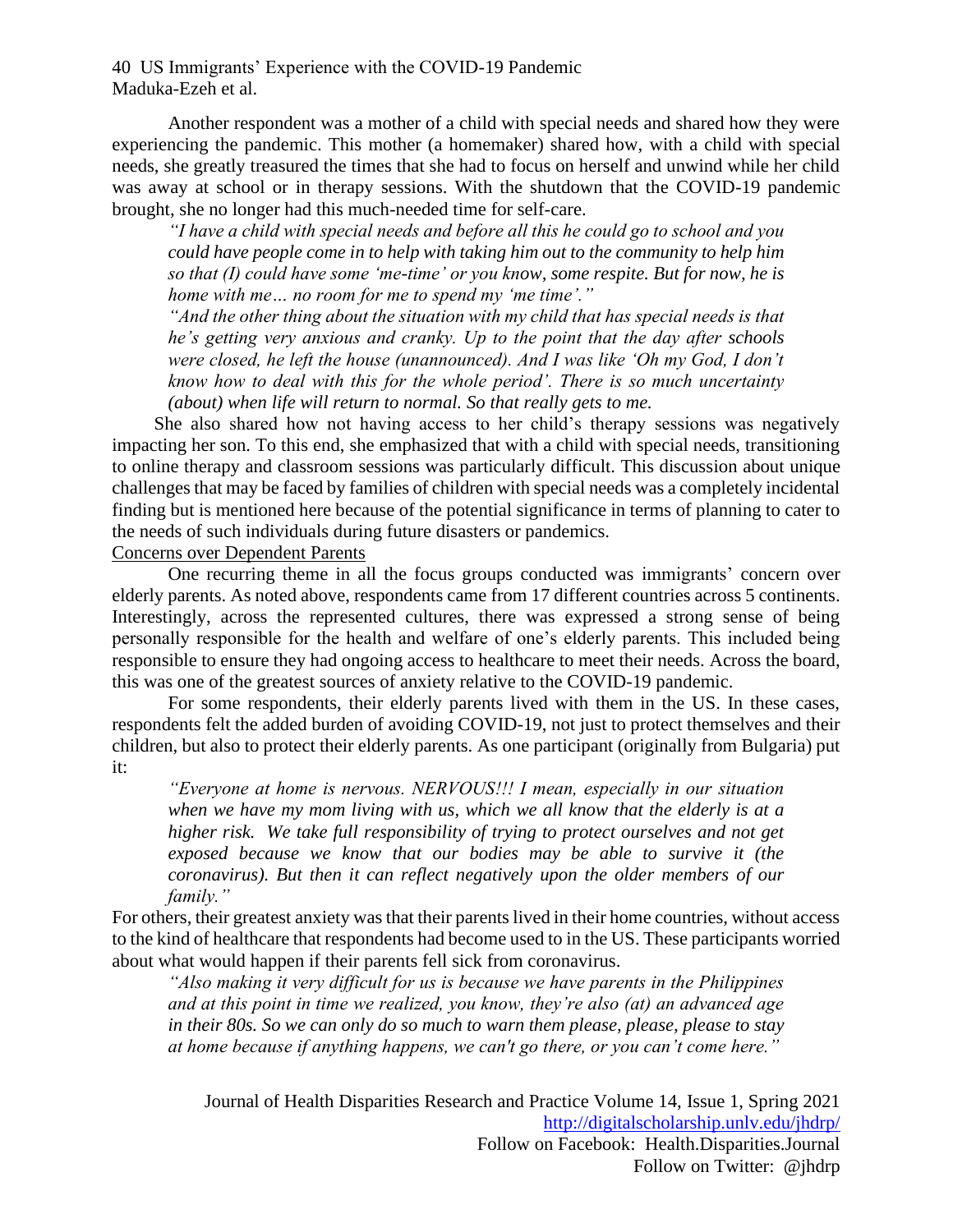In some cases, an interesting dynamic appeared to be at play in which the participants expressed their responsibility to care for their parents, but grappled with the fact that those same parents would not necessarily heed their admonitions about how to protect themselves from the coronavirus. As expressed by a participant whose parents live in Nigeria:

*"When you have older parents, sometimes they might decide to do what they want to do, as opposed to what you think is best for them…some very defiant parents who do not understand (and who insist that they) must go to church and must go for their meetings, and do not understand that they must sit indoors and social distance as they've been guided to."*

Yet another source of heightened anxiety was the widespread travel bans that kept participants from visiting elderly relatives overseas and from having those relatives visit them. Some even struggled with fears over what would happen if their parent were to die, as they would not be able to organize/participate in their funeral services. One participant from Antigua shared her concern in this regard as she worried about her parents accessing supplies and healthcare in the light of the travel bans:

*"Being an immigrant, I still have family members who live in the (Caribbean) islands. My dad and my stepmom are in the islands, my mom and my other siblings live in another island. So I'm worried about how this affects my family. Because*  when you think about an *island, everything is shipped in -other than agricultural stuff. So adds another layer of concern (because) for my family, as soon as somebody has beyond a cold, they fly to the US mainland and get medical services. That's not available because flights are now shut down"*

In addition to ensuring the physical health and wellbeing of elderly parents during very uncertain times, another pervasive concern was for the economic security of other family members, friends and loved ones who remained back in the participants' home countries. Concerns over Economic Needs of Associates in Home Country

Unlike the concerns over elderly parents (in the US and overseas), concerns regarding siblings, extended family, friends and loved ones in the home countries were not primarily healthrelated. Although healthcare access was a minor worry, the primary concern was economic.

The 2020 COVID-19 pandemic had caused widespread hardships and large-scale economic shutdowns and stay-home orders in countries all over the world. In light of this, participants expressed significant concerns over how loved ones in their home countries would cope. This was in addition to being concerned about their own finances and that of their immediate families in the US. One participant expressed how she felt as if she was herself feeling the pain of hunger that her family in her home country was going through:

*"We also realize they have a lot more (going on). It's more than just isolating that's bugging them. We have a lot of relatives who are going hungry. Because they are daily wage (earners) so lots more basic, you know, how they get by. We feel, we feel helpless and desperate because we going through everything for them"*

Another shared how (despite the hardships she was going through with her husband's business being hard hit in the US), she knew she was better off than her counterparts back in her home country.

*"We feel far more lucky than majority of the people elsewhere, especially, you know, our countrymen. We are far, far lucky because at least we have food on the table and we know we won't go hungry for the next two/three months"*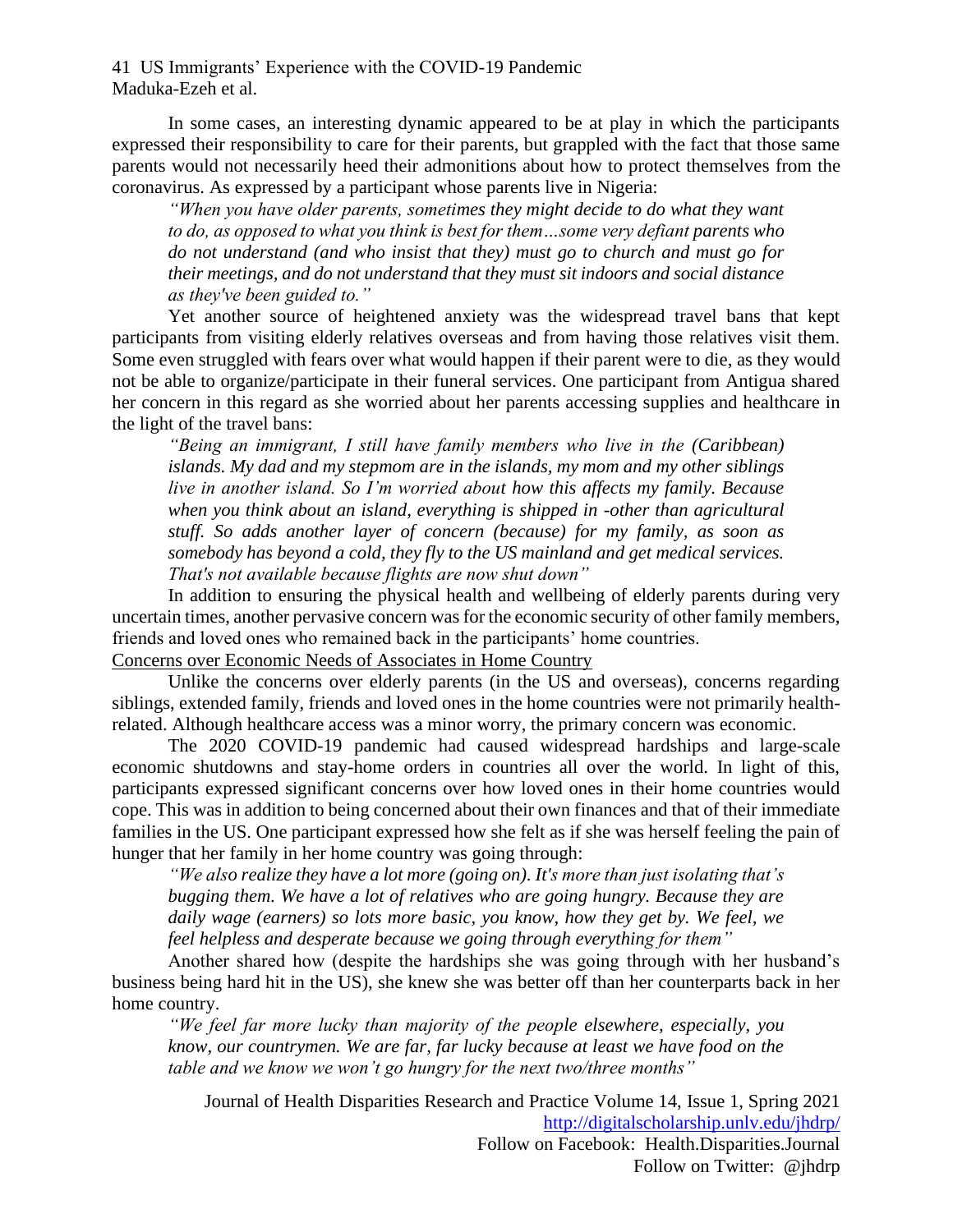One participant shared her concern about how the COVID-19 pandemic (and the control measures) compounded an already difficult time that her relatives were going through in dealing with the March 2020 earthquake in Croatia.

*"I have relatives there that I have been keeping in touch with. And now, there was an earthquake there in Zagreb in the capital about a month ago and I was concerned. And they had pictures of people running outside trying to distance themselves socially while they were running outside of their houses."*

For some focus group participants, the struggles of their families back home took not only an emotional toll, but also a financial toll. This was often because hard-hit family members in their home countries increasingly had to reach out to these immigrants to request financial assistance. This represented yet another burden on these immigrants, who in some cases were already struggling to grapple financially with the challenges caused by the pandemic. Cultural and Language Issues

Interestingly, language barriers and difficulty understanding COVID-19 prevention messaging was not a major issue that was mentioned during the focus groups. This is likely because participants in the focus group discussions happened to be relatively well educated, with most having bachelor's degrees or higher and so had a good baseline grasp of English.

For these research participants, other issues related to their cultures posed more of a challenge. One such issue was the tendency among some immigrant groups to live in a communal manner with several generations living within the same house, a practice which was continued even in the US. This presented an issue with new public health guidelines such as those related to social distancing. As one gentleman from Iran shared:

*"I know that my community tends to be a more closely knit community. We have more people, you know, we have mom, dad, brother, sister, kids still living in the same house. Unlike many others (Americans) that I know. For example, my sisterher two daughters who are in their late 20s or early 30s, they still live at home, and that's how they want it to be. It's not the fact that they need to. But that's how their family unit is, which obviously makes it harder for them to have social distancing."*

This sense of communal living and interaction was shared by others. In this respect, the emotional burden that this can impose on individuals was perhaps best captured by a gentleman who was worried about 4 generations of his family members and the impacts that the pandemic already had, and could have, on them:

*"I also have my in-laws, who are in their 80s living with us. So, having to worry about them. One of my children was in Spain for the semester. So, having to worry about him too. And when the crisis became really heightened, luckily, we were able to get him back home. However, (he had) to be in quarantine for 14 days. So, having a 20-year-old stuck in a room, and then worrying about keeping my mother- and father-in-law at the distance where they're not going to have any kind of interactions (with him). And my third child… she happened to be in the hospitality business. She lost her job …and my grandchild (is) with her. So, all of those are compounded on top of everything else as well"*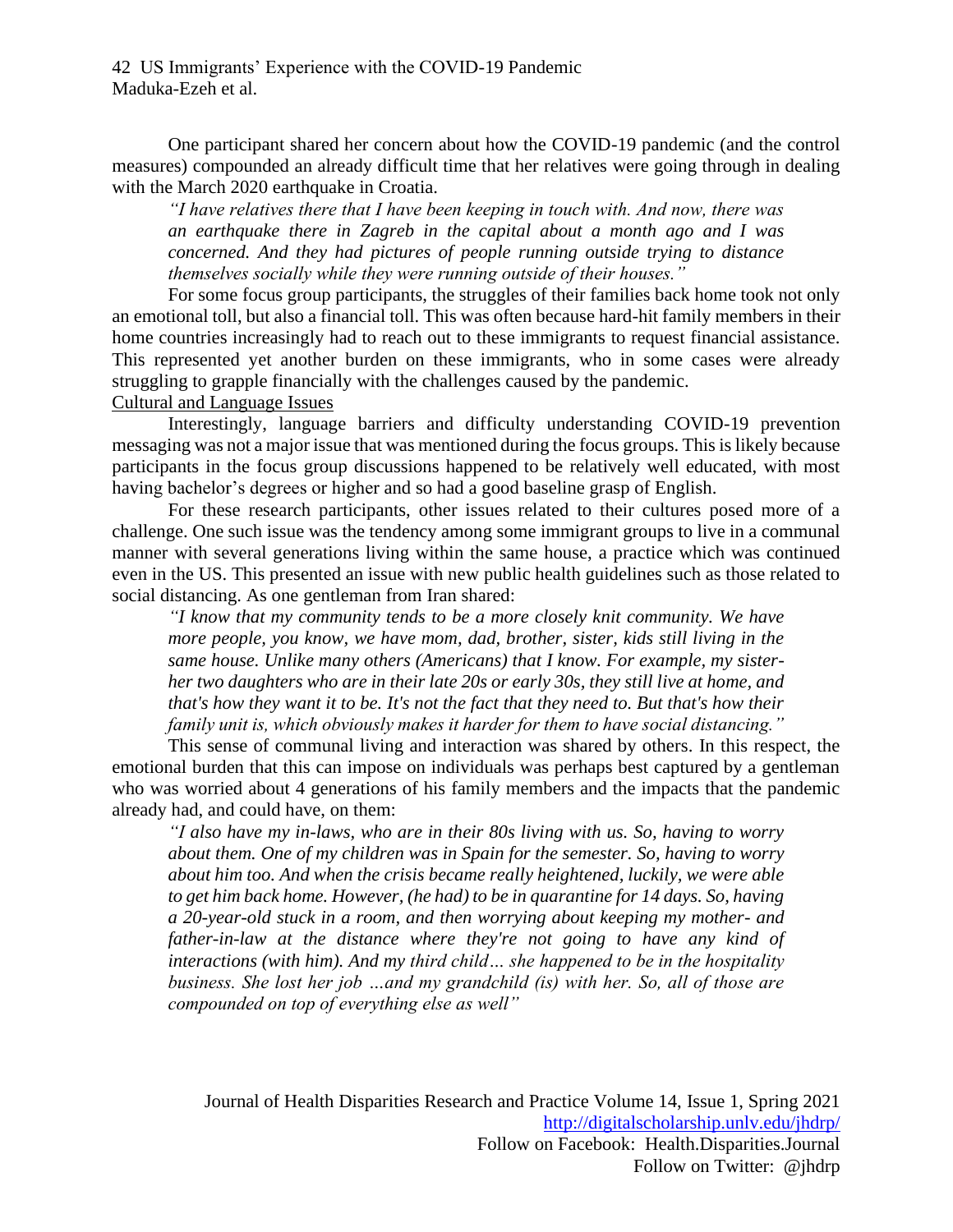#### Immigration Status Issues

One respondent, a physician who by his own account has dedicated his life to serving vulnerable populations (including undocumented immigrants), expressed his concern over how immigration status impacted the population he served.

*"My biggest fear is for the undocumented immigrants here. You know, some of them to have to work. They're not getting anything from this stimulus package because they're undocumented"*

Others shared how distrust of the government negatively impacted immigrants within their circles, making it difficult for many to trust and accept the information and governmental directives that were meant to protect them. Some of this distrust was noted to be a carry-over of their experience from tyrannical governments in their home countries. In addition, fears over immigration action here in the US also fueled the distrust.

Also significant was the potential for immigration action fears to drive the pandemic as sick individuals failed to seek healthcare. This was a concern raised by some of the healthcare professionals in the group and supported by one participant who shared:

*"I know of three people who were here under student visa and when the school closed, they were worried about what's going to happen to their status. And even though they started not feeling well, they will not go in (for medical care). They were afraid that if they go in (for medical care) that they're going to be discovered. The fact that their visa is about to run out because the school closed. And they hadn't finished (school) and that fear itself created actually more problems because now there were so many people in that household over-exposed"*

Immigrants' Pandemic Protective Factors

Despite the significant challenges that immigrants faced during the pandemic, it was evident from the focus group discussions that there were some protective factors that helped them as they dealt with the pandemic and the challenges that came with it. These included their ways of thinking and responding to challenges and the social networks they had access to. Key features with respect to the latter component included a shared sense of community and the support that participants received from their social networks.

*A Different Worldview & Helpful Perspective*. In general, the experiences of growing up under an oppressive government or living through multiple disasters are considered undesirable. However, for several focus group participants, experiences with these types of difficulties during their former lives in their home countries appeared to have equipped them with a mindset that alleviated some of the stressors brought by the COVID-19 pandemic.

For some, having lived through prior hardships in their home countries allowed them to view the 2020 COVID-19 pandemic and the challenges it brought with a sense of hope and a confidence that they would get through. One healthcare worker described this perspective in the following manner:

*"Having grown in the Philippines, having been through so many disasters, I just feel that, you know, just talking to my patients and to friends who are born here (in the US), I just feel that I have more optimism and I tend to look more at the brighter side of things and not dwell on that negative impact. So emotionally probably I have a different perspective from most of them."*

For others, past experiences in having grown up under dictators or communist governments helped to ensure that complying with stay-at-home orders was relatively easy. Indeed, these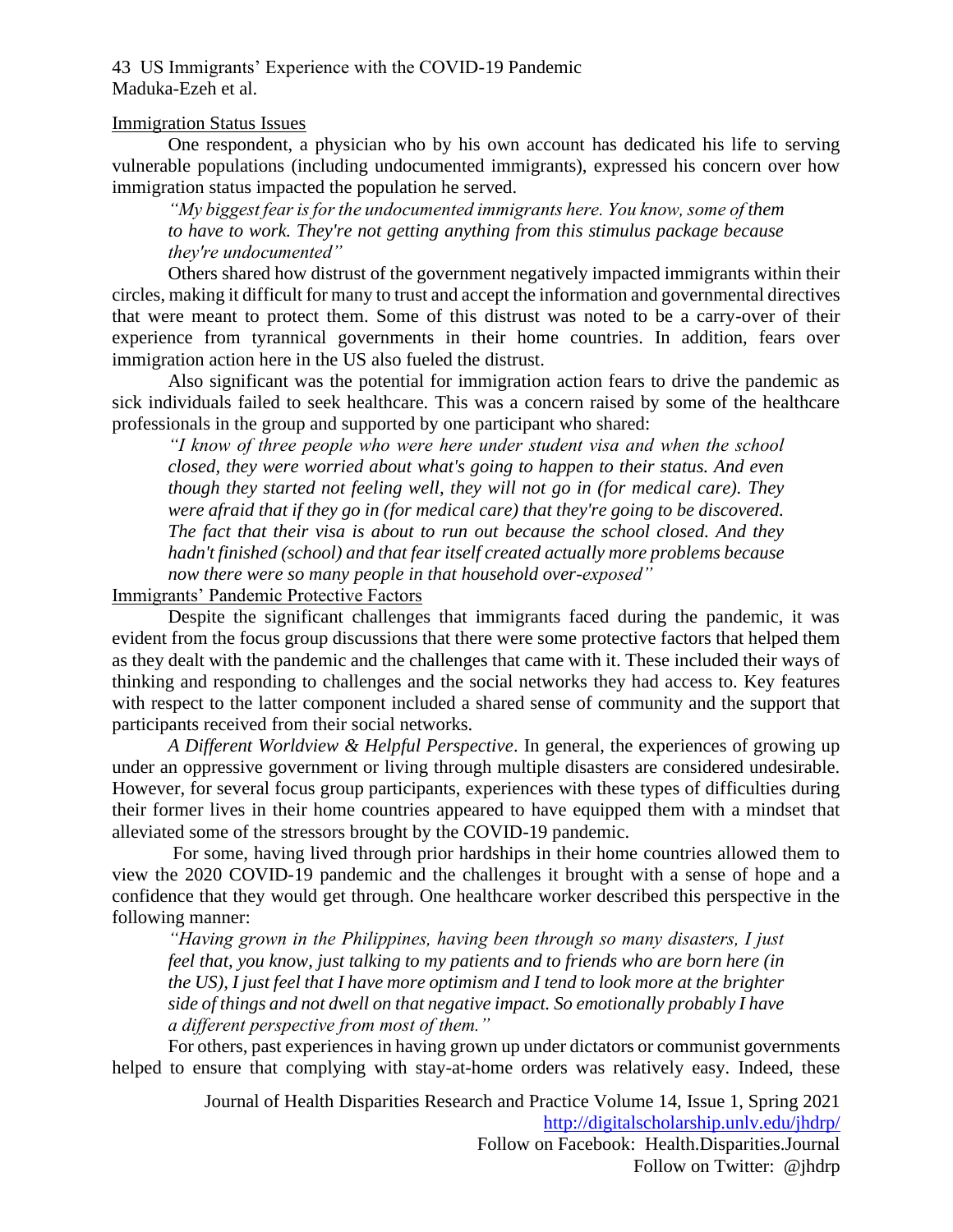individuals in particular found it difficult to understand why their native-born American friends and associates struggled to comply with stay-home orders. One Nigerian participant shared:

*"So, having grown up in a dictator state at a time when we had dictators ruling us, when they told you to stay home, you stayed home. So for me (talking to American friends), I'm like, 'People, what's the, what's the big deal? Can you please just stay home? But I understand that America- and even though I've lived here for more than 12 years- it's just a different mindset. (Americans) don't like to be told what to do. And so, it's just a different way of thinking."* 

Another participant, from Bulgaria, agreed and contrasted her emotional response and her compliance with the stay-at-home order with that of her American-born life-partner:

*"Growing up in a communist country since I was the age of 10, I also have (that) mentality. If something is being told to me or my family by the government, we better follow it. There wasn't like double thinking or making your own choice or (being) liberal about it. But with my (American) partner, (his response is) 'I have the choice to decide for myself. Nobody can do this to me. I have to be convinced'. So, I can totally see the difference there."*

And for other participants, the hope and appreciation that they derived from being in the US, and from being able to take advantage of what the US had to offer, seemed enough to keep them going even through significant difficulties, including job loss.

*"I was one of those people that unfortunately was laid off. However, I feel very positive about it. I am very thankful to live in the United States and to have the support that I have here. So, I cannot be more thankful for being an American citizen. I can compare (my situation) with individuals that live in my home country that were (also) laid off- they get no support. Unfortunately, they don't get the unemployment benefits that we do. It's a pretty poor country (so) they try to get by, and they try to figure it out on their own."*

For these participants, it appeared that the hardships of their pre-American lives, the difficulties they had lived through and the appreciation of the opportunities afforded them in their new country, together gave them a hope and resilience that helped them to endure the difficulties imposed by the COVID-19 pandemic.

*A Strong Sense of Community & Obligation.* One recurrent theme throughout the focus groups was the recognition of a strong sense of community among immigrants. Although in some contexts, as seen above, this sense of community can lead to difficulties, it is also a great asset that immigrants both draw upon for themselves, and contribute to, for the benefit of others in their social networks.

Embedded within this larger theme of obligation to (and opportunities from) participants' social groups and networks was the sense that they were lucky, blessed, and/or privileged to be in the position that they are in at the moment, thus behooving them to give back to others.

A number of these reactions were culturally informed as several of the participants came from cultures in which helping (and being helped) by members of one's community was inherent to the ethos of the group. As one gentleman from Ghana shared:

*"When you look at immigrants specifically and immigrants anywhere, they're used to leaning on each other. Most immigrants are used to that because back home, that's what they do. You have an uncle, aunt, brother, sister or those extended family members who are there to consult in time of need. But here when we migrate,*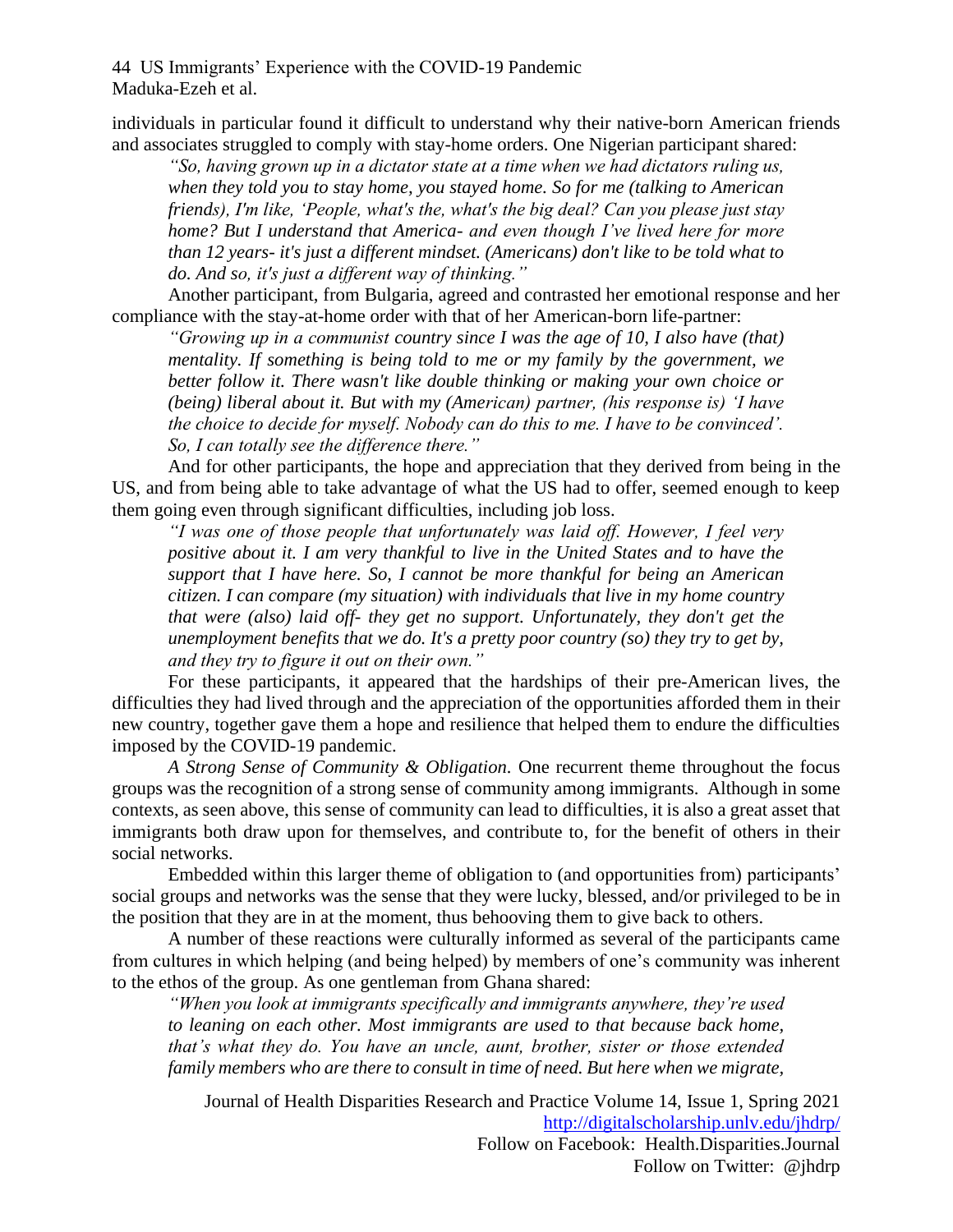> *although some people say we are Americanized, yet all those values still stay with us. And when there's a need, we are there."*

For others, it is the shared experience of immigration and the common obstacles they and other immigrants overcame that informs their sense of commitment to other immigrants. As a participant from Sint Maarten expressed:

*"In life, we go through different obstacles and we all know that our journey as immigrants to this country has been difficult. We all have a story to tell and, in this time, why not listen to somebody else's story? Maybe that's all they need is to just let loose and have someone listen to them"*

Another participant went beyond the idea of shared challenges of the immigration experiences bringing immigrants together and pointed to ongoing prejudices he perceived against immigrants as driving his commitment to help and support others.

*"Many of us really understand, especially as immigrants. I know many of us had to*  really work even harder to be where we are. And we can understand the fact that *other people have those set prejudices against us. It makes you want to even do more. We want to rise and be above it and do what truly is right to do for others. It's not just about us. It's about (the fact that) it really does take a village."*

And this sense of community, this feeling of obligation to give back and to help the groups they came from or belong to, motivated several of these individuals to respond to the COVID-19 pandemic in small and in big ways, both locally in the US and in their home countries. Sense of Community Leads to Responsive Actions

The sense of community, feeling of obligation and eagerness to give back, along with a generosity inspired by their faith was what several of the participants pointed to as motivating the response activities and acts of kindness they undertook in the face of the spring 2020 COVID-19 pandemic. This was a true pandemic, affecting most of the world, and accordingly, the response activities undertaken by these immigrants were both local and international.

*Pandemic Response: Emotional Support and (Virtual) Communities of Care.* Several participants reported providing emotional support to friends and family during the pandemic. Whether by phone calls to check on their welfare, offers to buy groceries for the elderly, or offering special prayers, being there for the members of their social networks was a top priority for many participants. Some reported creating or participating in online communities of care to cater for the needs of the most vulnerable in their immigrant groups including the elderly, persons with disabilities and those individuals who had no family in the US and so were more prone to feelings of isolation. Some of the respondents also reported being the recipients of these acts of support from others.

Some participants continued to reach out to provide this support despite raging internal conflicts in which they struggled with doubts. This included doubts about whether what they were doing was enough (a sentiment shared by several), and concerns for their own safety. Examples of each of these perspectives are provided below.

The first is from a focus group participant who struggled with uncertainty about how to support a friend who found herself in a difficult situation, with a COVID-19 infected husband living in a tiny Brooklyn, NY apartment with herself and several children and in which there was no way to isolate the sick husband to keep from getting the rest of the family infected.

*"You call constantly but you don't want to call constantly because you don't know what to say or what to do. And you want to pray with them but yet still, you're like*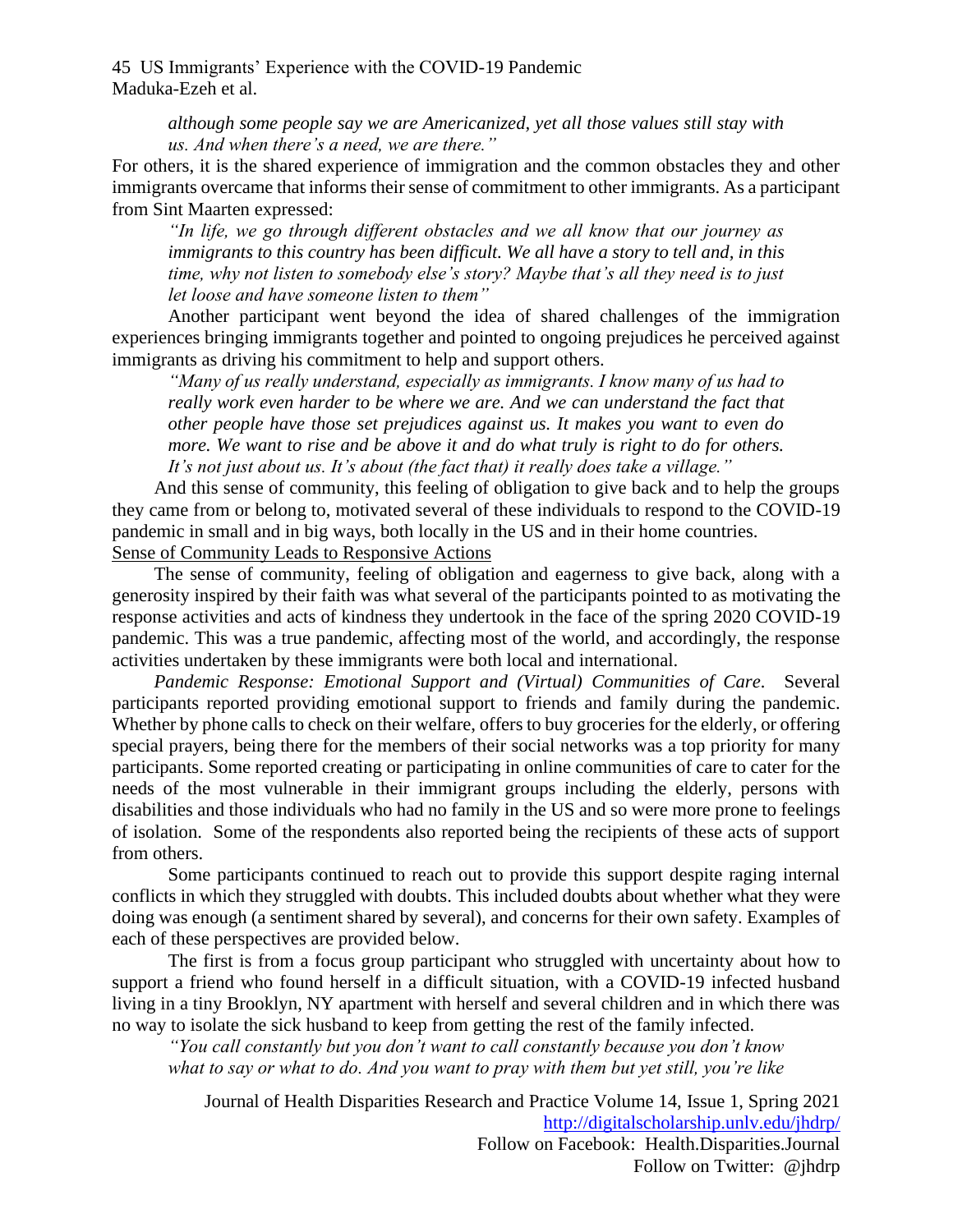> *"maybe this is not the right time to pray, because they're going through something that I don't understand really'. But you still try… and basically ask 'Do you want to talk?'. And (sometimes) they would say 'Yes', and (sometimes) they will say 'No'."*

The second is from another participant who reported second-guessing herself after she went over to drop off food for a sick friend.

*"Now we just found out a family friend has it (COVID-19). So, it's very touching because you have to go there to help them. Maybe drop food and other things. I was there and as soon as I came back, I just came in and washed up immediately… But you can't just ignore them."*

Working through their own internal struggles, these participants reported how they continued to reach out to support and encourage others within their networks

*Pandemic Response: Cash and In-Kind Donations (Local).* Several focus group participants reported that they had made donations in cash and in-kind in response to the pandemic in the US. These took on different forms including donations of cash and gift cards to church members in need. Some sent food and money to friends who had lost their jobs while others donated food to the homeless population and cash to organizations purchasing much needed personal protective equipment for medical professionals and first responders.

Beyond direct cash donations, there were efforts to connect immigrant business owners to resources to help their businesses during the shutdown. One physician took it upon himself to personally purchase personal protective equipment and distribute these resources to his circle of fellow healthcare workers (working in different facilities) for their personal use. This occurred at a time when several health systems were short on personal protective equipment. His donation allowed his friends the ability to do their jobs with less concern about catching COVID-19. Notably, this concern for fellow healthcare workers was not limited to the COVID-19 response in the US.

*Pandemic Response: Cash and In-kind Donations (International).* Several of the respondents who were healthcare workers reported donating cash or supplies to hospitals and health systems in their home countries (most commonly the hospitals where they had received their clinical training).

One Nigerian-born doctor participated in a fund raiser along with other members of her alma mater who live in the US. Funds raised were sent to the teaching hospital attached to their medical school in Nigeria, and earmarked for the COVID-19 response. Another reported on how monies that had been put together by his group for a social event were instead diverted and donated to a hospital in their home country. An Iranian-born pharmacist and his immigrant group donated money to help purchase equipment for COVID-19-treating facilities in Iran.

But perhaps most telling was how a Filipino doctor and her immigrant doctor group were moved with empathy for their former medical school classmates who had been tasked with managing COVID-19 in their home country:

*"We have (in the US) an alumni association from my medical school (in the Philippines) and we have been channeling financial donations since we found out that our alma mater- the hospital that we trained in- has been designated the coronavirus center in the Philippines. You know, it's one thing to be designated but it's another thing to come up with the resources. And it's my classmates back home, who are on the front lines. So, we're donating quite a bit to help out. We privately*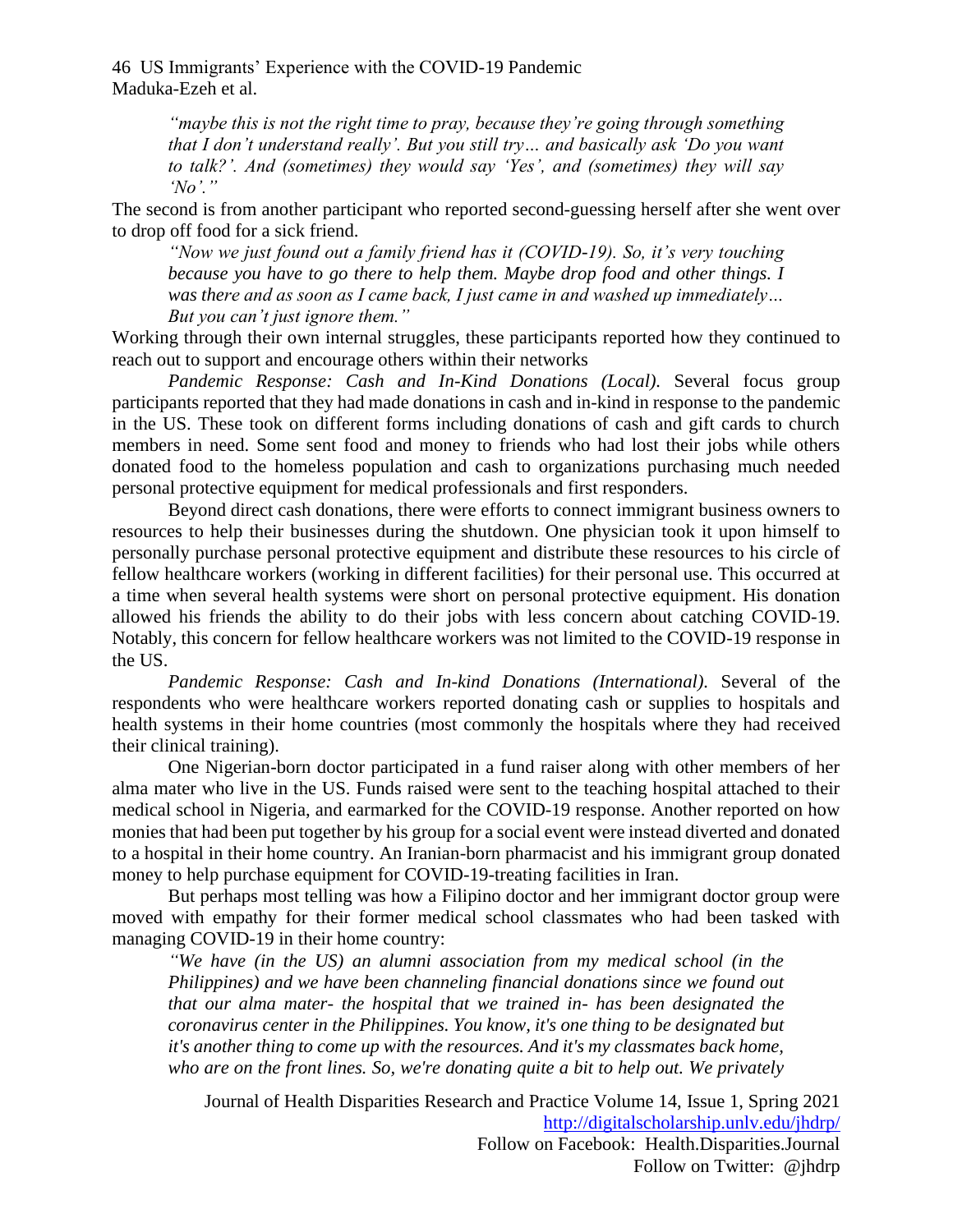> *purchased all the needed equipment and the basic PPE. And it's been wonderful to be able to help at least in some way."*

But it was not just cash and in-kind donations and emotional support that these immigrants provided in light of the pandemic. Several provided another crucial resource- health education.

*Pandemic Response: Educating of Networks.* Several participants in the focus groups (both healthcare workers and others) shared how a substantial share of their response to the pandemic was in terms of educating their fellow immigrants about the disease, how it is transmitted and how to prevent it. For some, this involved interpreting the prevention guidelines in a way that was culturally relevant to members of their immigrant group and thus easier to understand and implement. For many others, it was more about dispelling myths and conspiracy theories that had arisen within their social networks. As one participant pointed out:

*"I have been able to share with other immigrants who are sort of non-science based and who are really struggling with fear and anxiety because of what they're hearing, both in the social media and in the media. And so, it's really been helpful to be able to say, 'Well, you know, this can be refuted by this fact, because here in the evidence for it.' And I could always point to the science in cases where that exists."*

Of the several who reported participating in some form of education of their communities, it had all been done voluntarily out of an eagerness to help others they saw struggling to understand the disease and its cause. In addition, some did this out of concern that some members of their communities were not taking the pandemic seriously and so risked exposure to the virus. The importance of educated and knowledgeable immigrants undertaking the task of interpreting prevention messaging to their immigrant groups was underscored by one participant who stated:

*"We have helped groups to better understand because not everybody felt that information that they were getting about the COVID-1919 -what to do and all of the things that we're hearing- was true. We actually have had social calls with our groups to try to explain that. (We explain) what an epidemic is, and how serious it is and how they really do need to follow the different things (to protect themselves)"*

#### **DISCUSSION**

In this study, we sought to understand how immigrants engage with pandemics, including what preparedness and response activities they participate in. Next, we aimed to gain insight into any influences that immigrants' social connections and networks, (and the norms, expectations and obligations embedded within those networks), have on their pandemic experiences. Finally, we sought to highlight the impacts of the spring 2020 coronavirus disease (COVID-19) pandemic, as experienced by immigrants living in the US.

Online focus groups were used to address these questions. Research has shown that focus group respondents are more forthcoming with respect to sensitive topics than are survey respondents; and that focus groups can offer unique insights into the diversity and/or consensus of experiences across a group, given their affordance of respondent interaction (Morgan 1996). These qualities made focus groups desirable for our present study.

Online focus groups are useful for reaching members of populations that are otherwise hard to reach either because they are stigmatized, unable or unwilling to participate in face-to-face groups, rare or few in number, or geographically dispersed. In this regard, online focus groups have been used to conduct a wide variety of research projects targeting a broad range of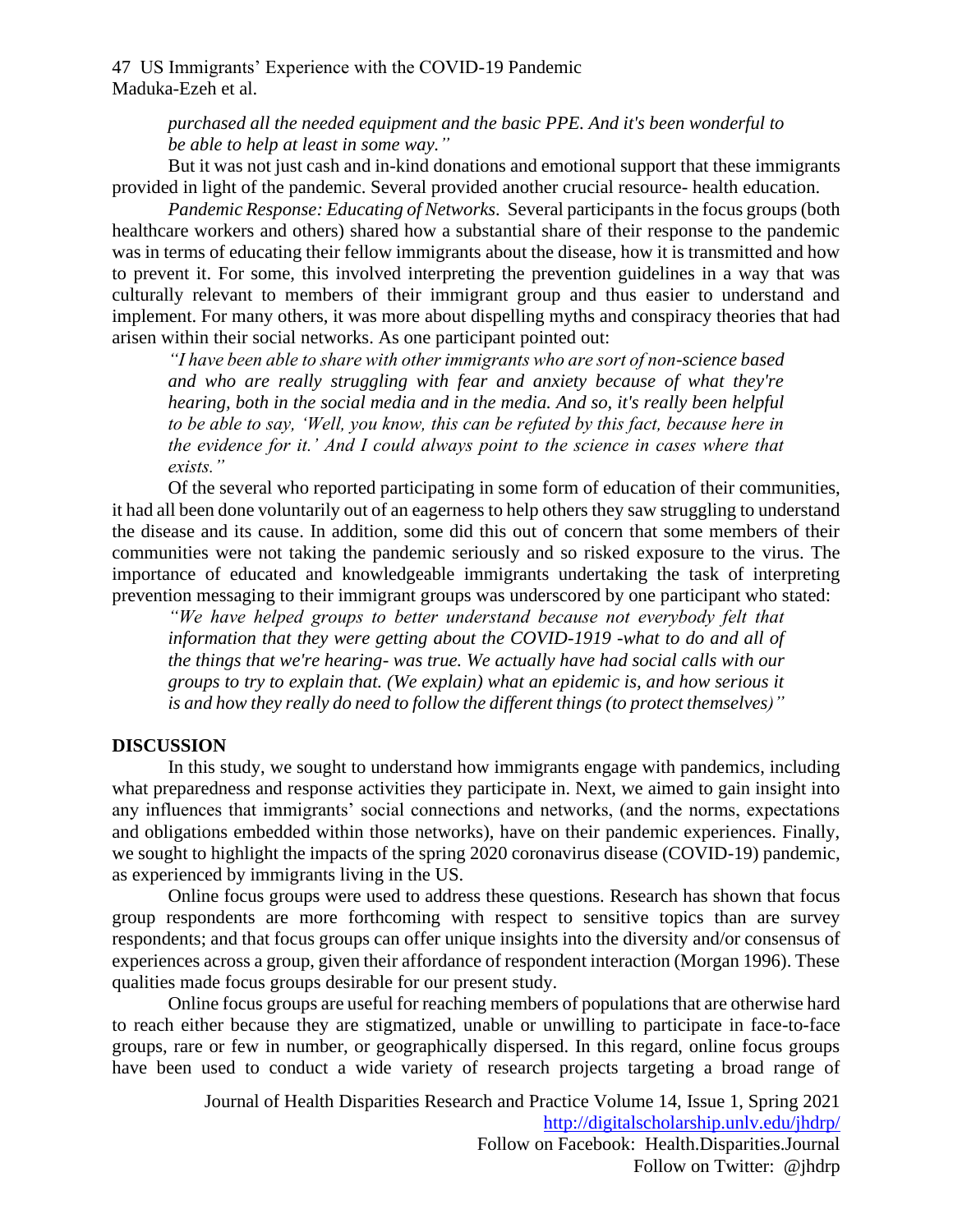participants, including research with lesbian-gay-bisexual-transgender youth (Thomas, 2013; DuBois, 2015; Ramo, 2019); persons with rare and serious health conditions (Tates, 2009; de-Jong, 2012; Boateng, 2016); and (perhaps most relevant to this work) immigrant populations (Lijadi, 2015).

One major difference compared to in-person focus groups is that with online focus groups, there is the possibility to draw participants from geographically remote areas (Rezabek, 2000; Watson, 2006; Lijadi, 2015). In this regard, online focus groups proved invaluable as this method allowed data collection to continue even during the stay-home and quarantine orders imposed by the US government in response to the spring 2020 COVID-19 pandemic.

Because this study was conducted a few weeks into the COVID-19 pandemic's onset in the US, it provided an invaluable opportunity to study emerging pandemic response activities and to gain initial insight into the impacts of an unprecedented and far-reaching infectious disease crisis in real-time, even as the COVID-19 pandemic unfolded. In these regard, this study provided invaluable insights into immigrants' response activities, difficulties encountered, and sources of resiliency.

One key component of the pandemic response by individual immigrants was to educate their networks regarding the pandemic and associated prevention measures. This was crucial protective factor for these groups, as several researchers have reported that inadequacy and ineffectiveness of risk communication is an important contributor to immigrants (and other minority populations) being disproportionately impacted by disasters.

It has been noted that immigrants often have continuing exposure to pandemic-causing organisms through social networks extending beyond the US (such as frequent contact with new immigrants arriving in the US from their home countries, and immigrants' personal travel to their countries of origin to visit with friends and family) (Truman, 2009).

In our study, however, we observed a different (protective) dimension to these social networks, in which immigrants sent cash and in-kind donations back to their home countries to provide relief for individual associates and family members. Perhaps more significantly, we found that immigrants also organized with their US-based immigrant groups and networks to gather and send donations to hospitals and health-systems in their home countries, thus bolstering the pandemic responses in those countries. This is consistent with past research on immigrant remittances and assistance during non-pandemic-oriented natural disasters (Joseph and Rather 2009). In illustrating how this also occurred during a pandemic, we add to existing knowledge in this regard.

Donations in this regard took the form of cash donations, hospital equipment and personal protective equipment sent to these overseas healthcare centers. This illustrates how ongoing social networks and connections to immigrants' home countries (construed in existing literature as potentially deleterious), can in fact have a very beneficial component that has not been highlighted in previous works. As such, we highlight a positive aspect to the ongoing social networks that immigrants maintain with their home countries (connections that had previously been noted primarily in light of the deleterious impacts to pandemic control).

More locally, the focus group participants also reported strong involvement in meeting the physical needs of immigrants and non-immigrants in their networks and local communities. This included monetary and in-kind donations to those in need.

An important aspect of the immigrant pandemic responses noted in this study was the provision of emotional support to the individual immigrants' networks. This took several forms,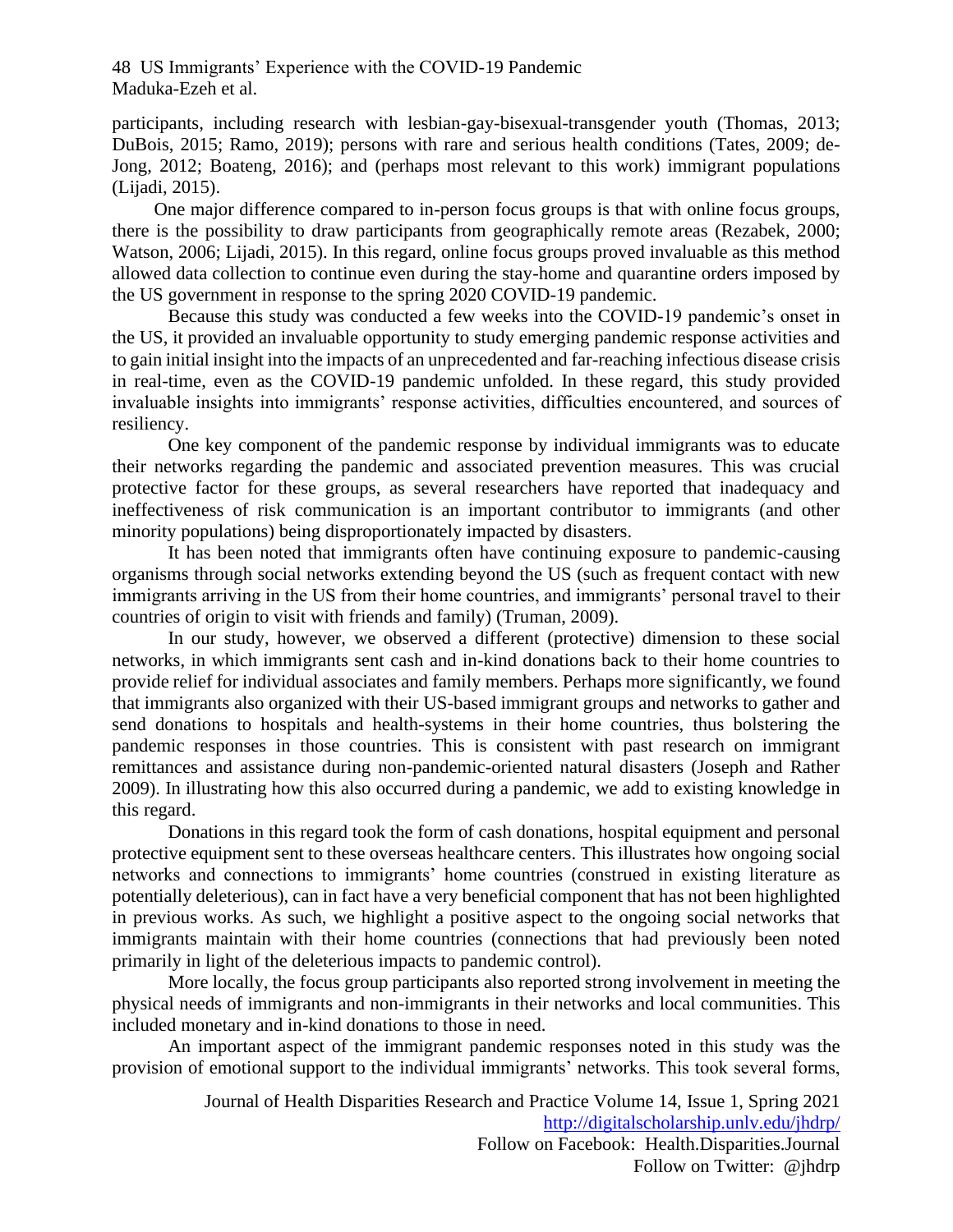including phone calls to check up on friends, family and church members; individual and organized prayers and words of encouragement; and standing up of virtual communities of care to provide support for vulnerable members of the immigrant communities. Focus group participants reported that they not only contributed by providing emotional support, but also themselves drew upon this resource, made available through their social networks and strong social connections. This is very much in keeping with the "individual-oriented" approach to understanding social capital (as popularized by Burt and others) in which social capital comprises resources derived from social networks that people utilize for their individual advantage and wellbeing (Burt, 2000; Grootaert, 2004; Krishna, 2007).

The ability to draw from support embedded within social networks was noted by participants as contributing to their sense of wellbeing and their thoughts about being able to successfully weather the pandemic. This finding supports what other researchers have found regarding the place of social capital in helping individuals cope and recover from other disaster types (Aguirre, 1995; Beggs, 1996; Aldrich, 2010; Sadri, 2018). However, it goes beyond previous works to provide much-needed insight into the specific role of social capital in helping individuals cope with, and respond to pandemics.

In this regard, the norms and authority relations under which immigrants had been raised in their home countries (and which they carried in their individual and collective memory even in their new/host country), became a frame of reference that enabled them to view the COVID-19 pandemic restrictions in a positive light and thus cope effectively with the hardships the restrictions produced. Specifically, the life experiences, of significant hardships related to having lived under tyrannical governments in their home countries, having survived repeated natural disasters, and having endured the difficulties inherent to the process of immigrating and adjusting to a new country, created in several of these respondents, a unique worldview in which they viewed the COVID-19 pandemic through the lens of prior experiences.

This engendered a set of positive thoughts and a resilient mindset that helped them cope and make sense of the pandemic and its inherent hardships. As an example, for many of the respondents, the experiences of having spent their formative years living in their home countries governed by ruthless dictators, made it easy for them to comply with US-government issued social distancing directives. These individuals drew from their prior experiences and in doing so, the COVID-19-associated inconveniences paled in comparison with what they had faced prior to immigrating.

Related to this, several respondents espoused a deep appreciation for the opportunities and privileges extended to them here in the US and referenced this as being a source of positivity that helped them to cope with the challenges brought on by COVID-19.

The crucial role that social capital plays in the wellbeing and success of immigrants in their new home country has been well described. This has been highlighted relative to academic success, business success and upward progression in employed positions. (Marger, 2001; Bankston, 2004; Kalnins, 2006; Tinarwo, 2015). We expanded upon this knowledge by showing how social capital also contributes to immigrants' ability to respond to pandemics, and to cope with the stressors that pandemics bring.

Unfortunately, not all aspects of social capital are positive. Negative impacts of social capital have been described by some authors. In this regard, the concept of "behavioral contagion" has been described in which "behaviors (including detrimental behaviors) can spread within a social network" and lead to adverse outcomes for the members of that network (Villalonga-Olives,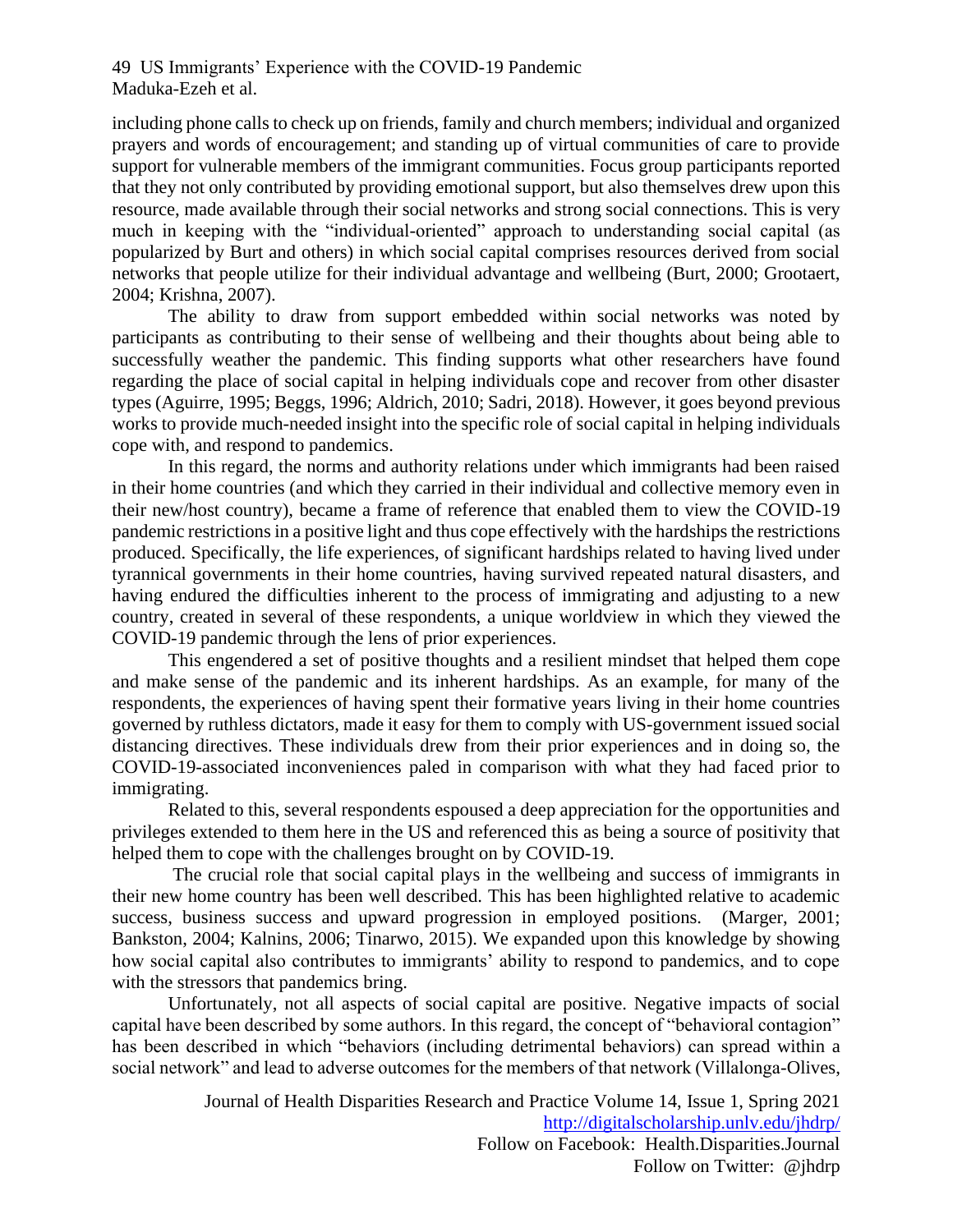2017). Our study expanded upon this by demonstrating another potentially disadvantageous aspect to immigrants' social capital.

Although the strong sense of community, along with cultural norms and expectations that obligated immigrants to other members of their groups and social networks provided benefits to immigrants, there were challenges that stemmed directly from these characteristics of immigrants and immigrant groups.

Focus group participants reported on how their culture-mandated responsibility to care for their elderly parents and to attend to their parents' healthcare needs took a significant emotional toll and proved to be an added stressor as they struggled themselves to adapt to the COVID-19 induced societal changes.

Additionally, several participants struggled with the emotional burden induced by concerns over the economic wellbeing of extended family and associates in their home countries who were also dealing with changes and restrictions related to COVID-19. There were also financial strains related to associates from home reaching out to these immigrants to request financial assistance to address dire needs.

Additionally, because several of the immigrants in the US continue with customary practices from their home countries that make for communal living (sometimes with multiple family generations living within the same home), this proved to be challenging with the stay-home orders and quarantine/isolation directives brought on by COVID-19.

In this situation, respondents found not only that they had to worry about the health, room and board, and financial welfare of large numbers of household members (some of whom had lost jobs due to COVID-19), but also that because of close-living quarters, social distancing, quarantine and isolation were difficult or impossible to accomplish when a member of the household had been exposed to, or contracted COVID-19.

Previous disaster scholars have reported that immigrant populations are known to be distrustful of government establishments for various reasons including an ingrained mistrust of governments that originated in their countries of birth, as well as fears of deportation or other negative consequences for those who are undocumented immigrants (Tsou, 2009; Siddiqui, 2011). We found this to be a concern raised by some of our participants who described how associates of theirs chose to avoid seeking healthcare because of concerns over immigration status and expired visas.

There were other impacts of the COVID-19 pandemic that our study found which, though not necessarily unique to immigrants, are worth highlighting in an attempt to add to the limited, but rapidly expanding knowledge relative to the 2020 COVID-19 pandemic.

First were the significant economic impacts which affected a large proportion of respondents in terms of job losses, significant pay-cuts, unpaid furloughs, shuttering of businesses and loss of paid time off. Other job-associated stressors were the significant emotional toll that COVID-19 took on several of our study participants who were healthcare workers and worried on the one hand about bringing the disease home to their families, and on the other hand, worried about impacts of staffing shortages in their work units on their ability to perform their jobs safely and well.

Next was the impact on parents of having to grapple with trying to work remotely (many for the first time) while simultaneously providing guidance and technical support to children who were suddenly forced to receive education in an online environment. No less significant were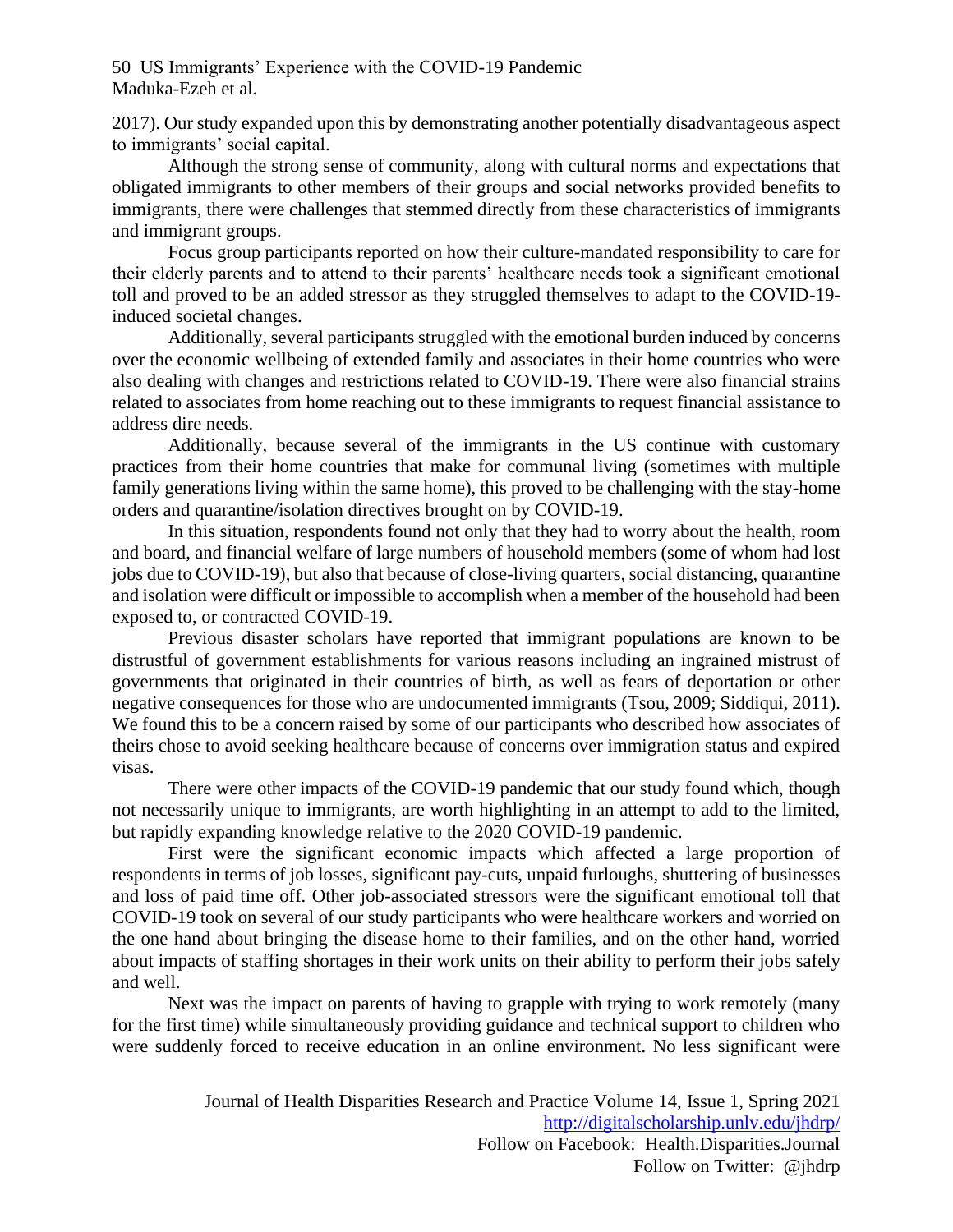issues related to lack of access to the necessary technology to support the work and educational needs of their families.

Finally, findings from one of our 8 focus groups indicated the significant challenges faced by individuals with special needs (and their families) in dealing with the COVID-19-mandated restrictions. The information we obtained herein was limited but was enough to highlight the need for further research in this area.

With regard to interpersonal relations, most participants reported a positive effect of the stay-at-home orders. This was because people, when forced to stay home, found the time to reconnect with friends and family that they had lost contact with in the daily grind of their busy lives. Additionally, in being mandated to shelter at home with their immediate families, individuals reported that stronger bonds were formed and an increased awareness and appreciation of the unique qualities of members of their households emerged. Some went as far as to describe this as the "silver lining" to the troubles of the COVID-19 pandemic.

However, these sentiments were not universal. For a minority of study participants, being forced to stay in close confines for prolonged periods with members of their families was detrimental. This was because it made it such that persons who in non-pandemic times spent significant times away from each other and only interacted briefly under normal circumstances, were forced to be in each other's presence day in and day out. Likely heightening pre-existing (but previously easily overlooked) tensions, the stay home orders thus became for those families an "un-bonding experience".

#### Limitations and Strengths

Limitations of the study include that the sampling approach was nonrandom and as such, the findings represent the experiences of individuals in the focus groups and may not be generalizable. However, the intent of the study was not to generate generalizable data but rather, to obtain a view into experiences during the pandemic. Another limitation was that incidentally, most participants were relatively well educated. They also needed to have some degree of comfort in using internet or phone technology (to allow them to join the online focus groups).

Additionally, due to the researcher's language limitations and funding limitations exacerbated by the pandemic, we were constrained to recruiting only English-speaking participants.

Nonetheless, the study provided ample insight into challenges faced by the immigrants who participated in the focus groups. We thus observe that if (what turned out to be) an "elite" group of immigrants could have faced these significant trials; it is likely that these problems were experienced in even greater acuity by less educated immigrants with less access to the resources that education and English proficiency afford. Future research should more closely examine the experiences of these groups.

A key strength is that this study was conducted in real-time, even as the pandemic unfolded. This allowed us to capture a snapshot in time as this pandemic, (and the unprecedented social changes it generated) unfolded.

#### **CONCLUSION**

The online focus group discussions yielded information relative to how individual immigrants and their social networks experienced and responded to the spring 2020 COVID-19 pandemic. They also provided insights into the influences from pre-existing social connections, and the support, expectations and responsibilities that came with those networks. Very importantly,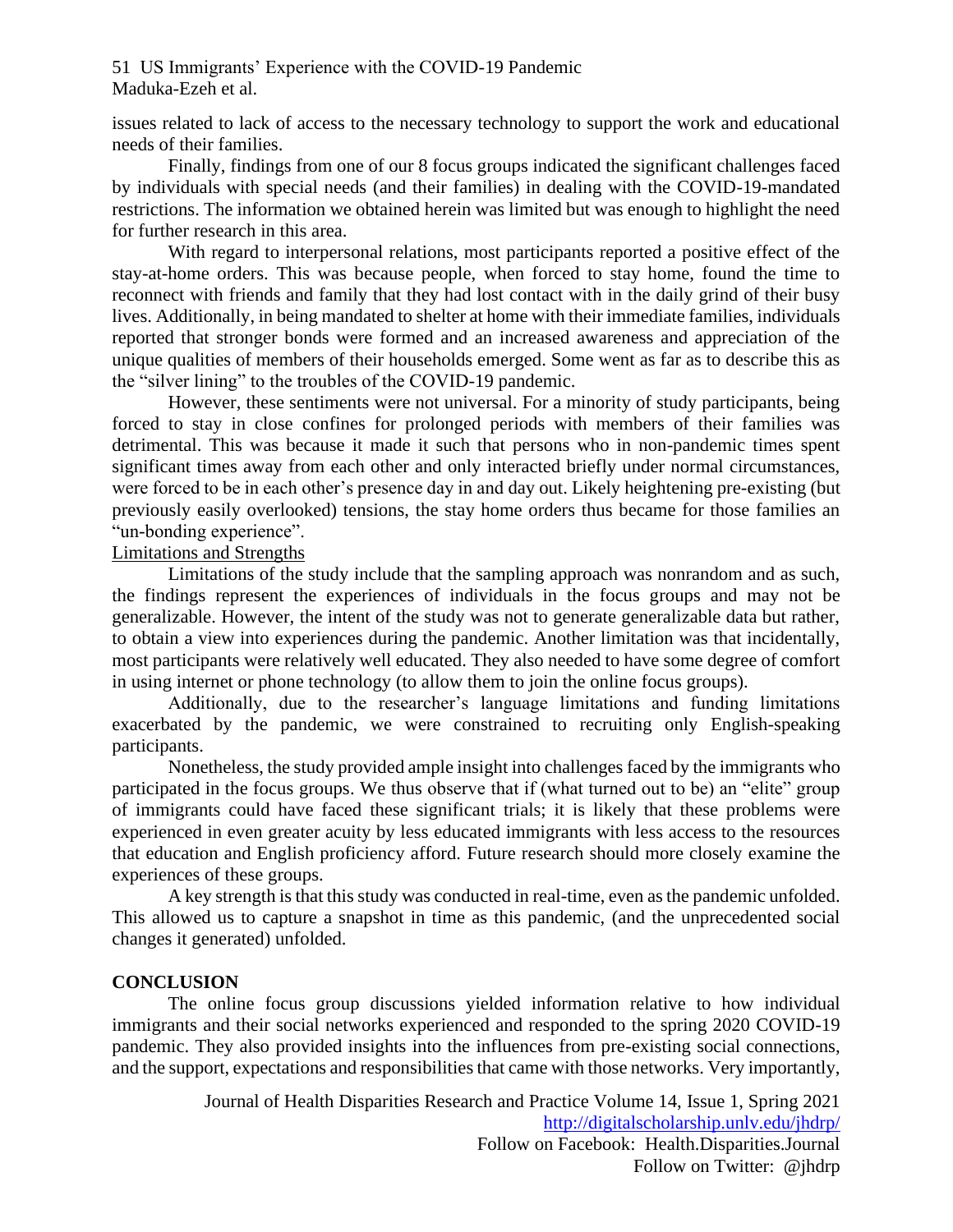they allowed an examination of how immigrants' backgrounds, cultures and way of thinking and of being, in many instances helped, and in other instances detracted, from their ability to cope with the pandemic.

### **REFERENCES**

- Aguirre, B.E., Wenger, D.E., Glass, T.A., Diaz-Murillo, M., & Vigo, G. (1995). The social organization of search and rescue: Evidence from the Guadalajara gasoline explosion. *International Journal of Mass Emergencies and Disasters, 13* (1), 67-92.
- Aldrich, D. (2010). Fixing recovery: Social capital in post-crisis resilience. *Political Science Faculty Publications.* Retrieved October 21, 2018, from https://www.researchgate.net/publication/43549746\_Fixing\_Recovery\_Social\_Capital\_in \_Post-Crisis\_Resilience
- Andrulis, D.P., Siddiqui, N.J., & Gantner, J.L. (2007). Preparing racially and ethnically diverse communities for public health emergencies. *Health Affairs, 26*(5), 1269–1279. doi:10.1377/hlthaff.26.5.1269
- Arima, Y., et al. (2020). Severe acute respiratory syndrome coronavirus 2 infection among returnees to Japan from Wuhan, China, 2020. *Emerging Infectious Diseases*, *26* (7) 1596- 1600.
- Atkinson, C. (2014). The 2011 flood in Minot (North Dakota, USA) and the role of faith-based and nonprofit groups in hazard event response and recovery. *International journal of disaster risk reduction, 8*(2), 166-176.
- Bankston, C. (2004). Social capital, cultural values, immigration, and academic achievement: the host country context and contradictory consequences. *Sociology of Education, 77*(2), 176- 179.
- Barber, G. (2020). New COVID-19 antibody study results are in. Are they right? Retrieved from wired.com: https://www.wired.com/story/new-COVID-19-antibodystudy-results-are-in-are-they-right/
- Beggs, J. H. (1996). Situational contingencies surrounding the receipt of informal support. *Social Forces, 75*(1), 201-222.
- Boateng, B. N. (2016). Online focus groups with parents and adolescents with heart transplants: Challenges and opportunities. *Pediatric Nursing, 42*(3).
- Böhmer, M. B. (2020). Investigation of a COVID-19 outbreak in Germany resulting from a single travel-associated primary case: a case series. *Lancet Infect Dis*. doi:10.1016/S1473- 3099(20)30314-5
- Burt, R. (2000). The network structure of social capital. *Research in Organizational Behavior, 22*, 345-423.
- Calsyn, M. G. (2020). Social Distancing To Fight Coronavirus: A Strategy That Is Working and Must Continue*. Retrieved from* https://www.americanprogress.org/issues/healthcare/news/2020/03/25/482278/socialdistancing-fight-coronavirus-strategy-working-must-continue/
- Campbell, J. L. (2013). Coding in-depth semistructured interviews: problems of unitization and intercoder reliability and agreement. *Sociological Methods and Research, 42*(3), 294–320 . doi:https://doi.org/10.1177/0049124113500475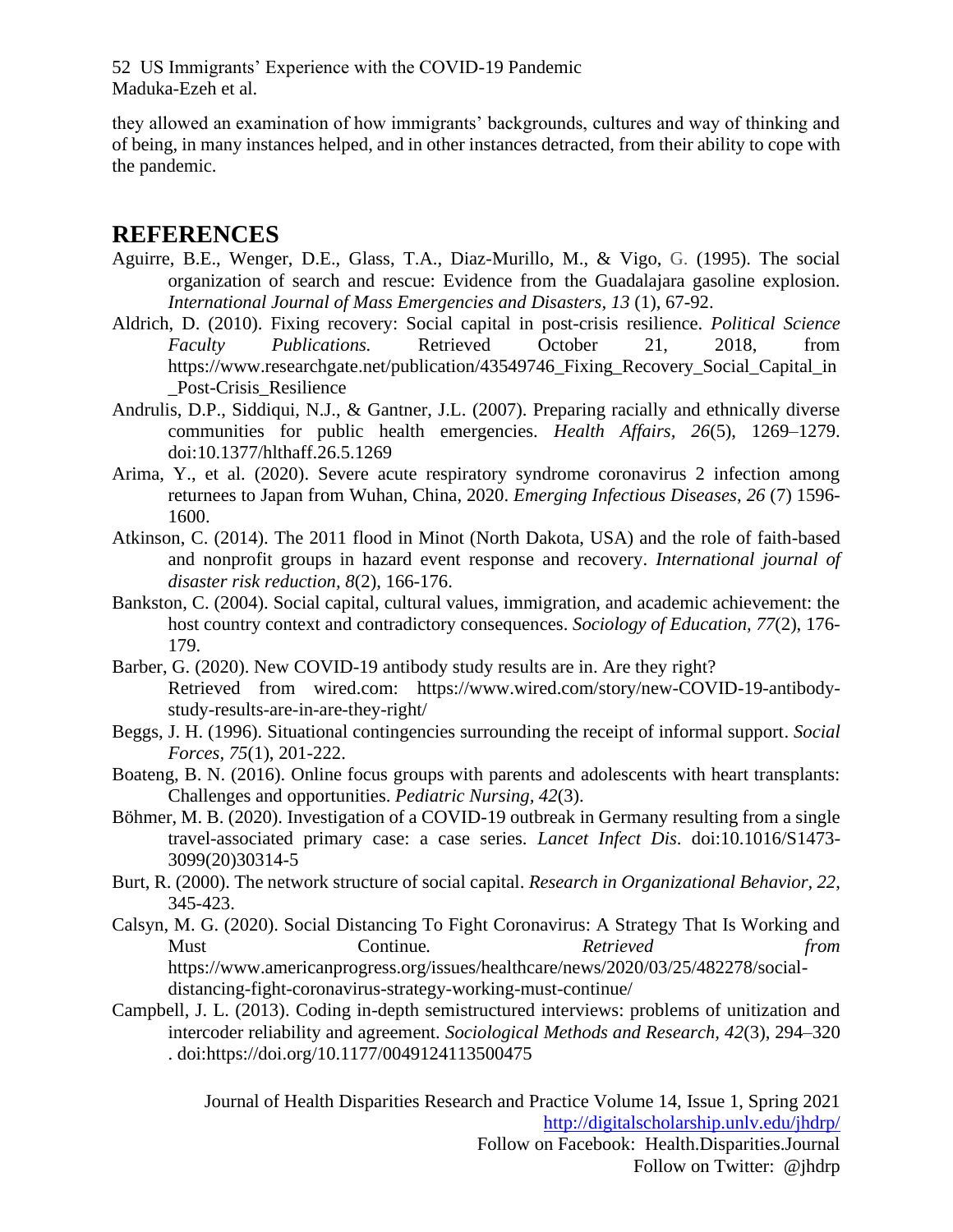- Carter-Pokras, O. Z. (2007). Emergency preparedness: knowledge and perceptions of Latin American immigrants. *Journal of Health Care for the Poor and Underserved, 18*(2), 465- 81.
- Centers for Disease Prevention and Control, National Center for Immunization and Respiratory Diseases [CDC-NCIRD]. (2020). Travelers prohibited from entry to the United States. Retrieved June 26, 2020, from www.cdc.gov: https://www.cdc.gov/coronavirus/2019 ncov/travelers/from-other-countries.html
- Cucinotta, D. V. (2020). WHO declares COVID-19 a pandemic. *Acta Biomed*, 157-160. doi:10.23750/abm.v91i1.9397
- DuBois, L. Z. (2015). To have sex or not to have sex? An online focus group study of sexual decision making among sexually experienced and inexperienced gay and bisexual adolescent men. *Archives of Sexual Behavior*, 2027-40.
- Dynes RR, Q. E. (1976). Organizational communications and decision making in crises. Retrieved March 7, 2019, from http://udspace.udel.edu/handle/19716/1274
- Dynes, R. (2006). Social capital: Dealing with community emergencies. *Homeland Security Affairs, 2*(2).
- Eisenman, D. G. (2009). Developing a disaster preparedness campaign targeting low-income Latino immigrants: Focus group results for project PReP. *Journal of Healthcare for the Poor and Underserved, 20*(2), 330-345.
- Finnegan, C. N. (2020). US evacuation flight from China's coronavirus zone rerouted to March Air Reserve Base. Retrieved from abcnews.com: https://abcnews.go.com/US/uschartering-evacuation-flight-wuhan-coronavirus-zone-california/story?id=68571310
- Grootaert, C. N. (2004). Measuring social capital- an integrated questionnaire. *World Bank Working Paper Number 18*. Retrieved March 28, 2019, from https://openknowledge.worldbank.org/bitstream/handle/10986/15033/281100PAPER0Me asuring0social0capital.pdf?sequence=1
- Guarnieri, M. (2020). Stop saying 'we're all in this together.' You have money. It's not the same. *Washington Post April 18, 2020*. Retrieved May 26, 2020, from https://www.washingtonpost.com/outlook/2020/04/18/coronavirus-retail-jobs-inequality/
- John, T. T. (2020). *These countries have evacuated citizens from Wuhan because of the coronavirus.* CNN.com January 29, 2020 Retrieved from https://www.cnn.com/2020/01/29/world/wuhan-coronavirus-evacuations-intl/index.html
- Joseph, G., & Dilip, R (2009). Remittances and natural disasters: Ex-post response and contribution to ex-ante preparedness. Policy Research Working Papers. https://doi.org/10.1596/1813-9450-4972
- Kalnins, A. (2006). Social capital, geography, and survival: Gujarati immigrant entrepreneurs in the US lodging industry. *Management Science, 52*(2), 233-247.
- Kandula, N. K. (2004). Assuring the health of immigrants: what the leading health indicators tell us. *Annual Review of Public Health*, 357-376.
- Kassam, A. K. (2020). Spain, Portugal work to repatriate nationals from coronavirus-hit Wuhan. *Reuters, January 27, 2020*. Retrieved from https://uk.reuters.com/article/us-china-healthspain/spain-portugal-work-to-repatriate-nationals-from-coronavirus-hit-wuhanidUKKBN1ZQ1V2
- Kawamorita, H. S. (2020). Entrepreneurial universities in times of crisis: case of covid-19 pandemic. *Journal Of Entrepreneurship, Business And Economics, 8* (1), 77-88.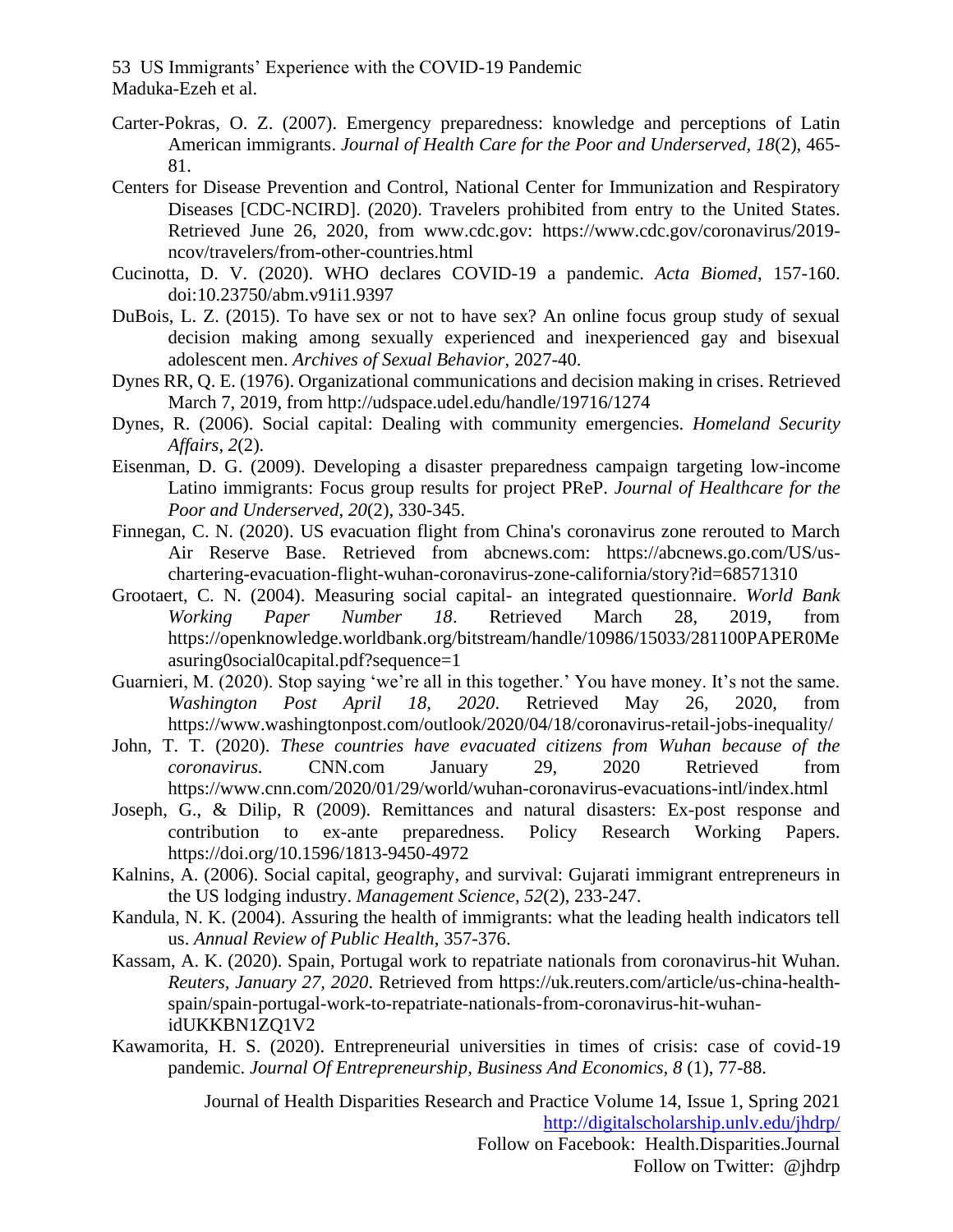- Kouřil, P. F. (2020). "Smart" quarantine and "blanket" quarantine: the Czech response to the COVID-19 pandemic. *Eurasian Geography and Economics, 61* (4) 587-597. doi: [https://doi.org/10.1080/15387216.2020.1783338](about:blank)
- Krishna, A. (2007). How does social capital grow? A seven-year study of villages in India. *The Journal of Politics, 69*(4), 941–956.
- Lijadi, A. & van Schalkwyk, G.J. (2015). Online Facebook focus group research of hard-to-reach participants. *International Journal of Qualitative Methods 14* (5) doi: https://doi.org/10.1177/1609406915621383
- Marger, M. (2001). Social and human capital in immigrant adaptation: the case of Canadian business immigrants. *The Journal of Socio-Economics*, *30* (2) 169-170
- Miller, H. F. (2020, March 25). New Mexico, Washington and a slew of other states are telling their residents to stay home amid coronavirus*. CNBC March 25, 2020*. Retrieved from https://www.cnbc.com/2020/03/23/massachusetts-under-stay-at-home-order-until-april-7 gov-baker-announces.html
- Morgan, D.L. (1996). Focus Groups. *Annual Review of Sociology*. 22, 129-152.
- Morrison, C. (2020). Trump adopts more serious tone in latest coronavirus briefing. *Washington Examiner, March 14, 2020*. Retrieved May 26, 2020, from https://www.washingtonexaminer.com/news/trump-adopts-more-serious-tone-in-latestcoronavirus-briefing
- O'Connor, C., Joffe, H. (2020). Intercoder reliability in qualitative research: debates and practical guidelines. *International Journal of Qualitative Methods*. doi:https://doi.org/10.1177/1609406919899220
- Palinkas, L. A. (2015). Purposeful sampling for qualitative data collection and analysis in mixed method implementation research. *Administration and Policy in Mental Health, 42*(5).
- Payne, G. P. (2004). Sage key concepts: Key concepts in social research*. London: SAGE Publications, Ltd.* doi: 10.4135/9781849209397
- Ramo, D. E. (2019). Exploring identities and preferences for intervention among LGBTQ+ young adult smokers through online focus groups. *Journal of Adolescent Health, 64*(3).
- Rezabek, R. (2000). Online focus groups: Electronic discussions for research. *Forum: Qualitative Social Research*.
- Sadri, A. M., et al (2018). The role of social capital, personal networks, and emergency responders in post-disaster recovery and resilience: a study of rural communities in Indiana. *Natural Hazards, 90*, 1377-1406.
- Siddiqui, N. P. (2011). Ethnicity and minority status effects on preparedness. *In C. Sproles, Encyclopedia of Disaster Relief (pp. 175-177). Sage Publications.*
- Tates, K. Z., et al (2009). Online focus groups as a tool to collect data in hard-to-include populations: examples from paediatric oncology. *BMC Med Res Methodol 9* (15) [https://doi.org/10.1186/1471-2288-9-15](about:blank)
- Thomas, C. W., Wotten, A., Robinson, P. (2013). The experiences of gay and bisexual men diagnosed with prostate cancer: results from an online focus group. *European Journal of Cancer Care*, *22* (4) 522-9.
- Tinarwo, M. (2015). Forging Ties: Social Capital Utilization by Zimbabwean Social Workers in Britain. *Migration & Integration*, 851-869.
- Truman, B. T. (2009, October). Pandemic Influenza Preparedness and Response Among Immigrants and Refugees. *Am J Public Health , 99(Suppl 2)*, S278–S286.